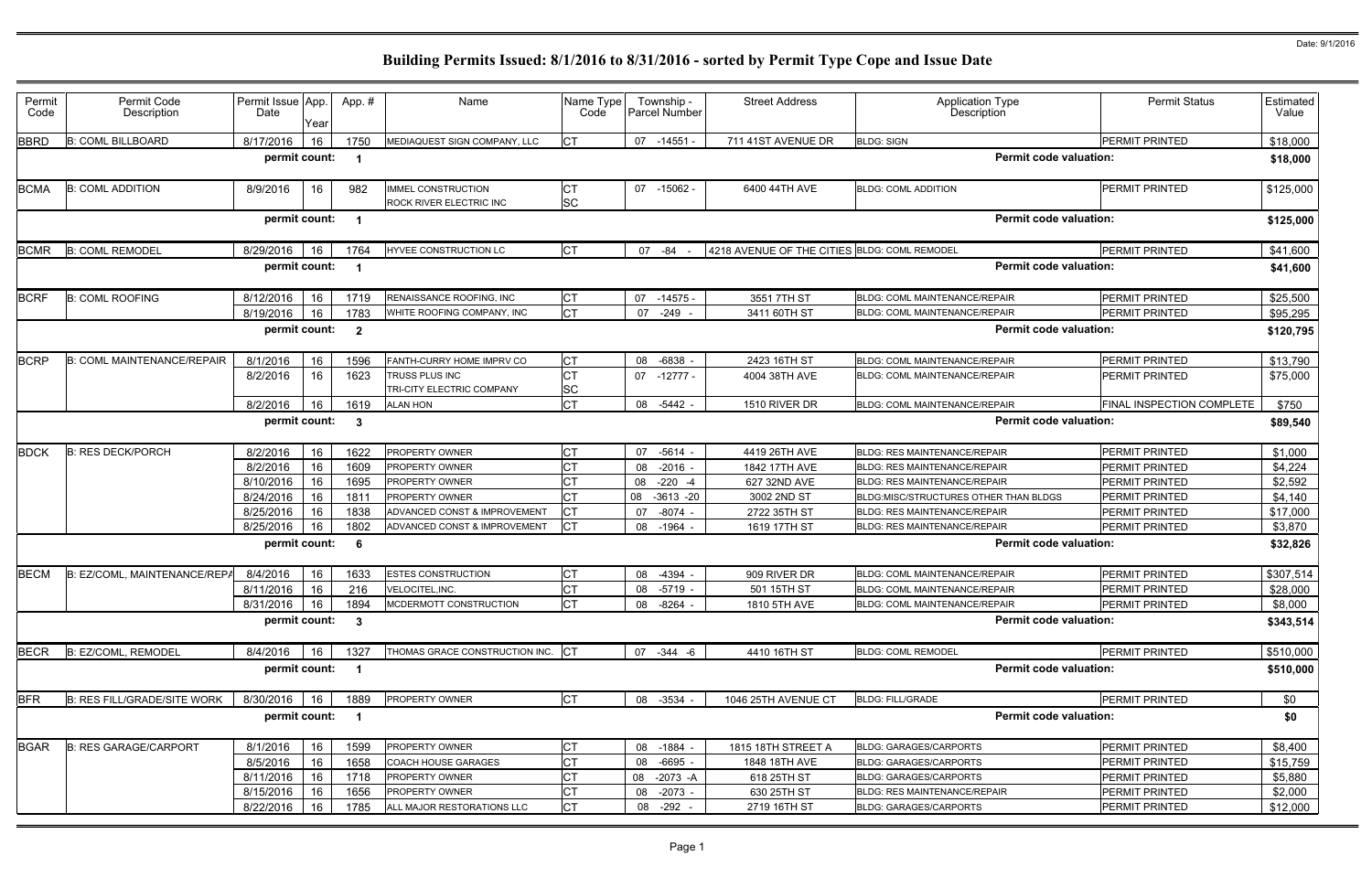| Permit<br>Code | Permit Code<br>Description          | Permit Issue App.<br>Date | Year       | App.#                   | Name                                                                                                | Name Type<br>Code      | Township -<br><b>Parcel Number</b> | <b>Street Address</b> | Application Type<br>Description     | <b>Permit Status</b>      | Estimated  <br>Value |
|----------------|-------------------------------------|---------------------------|------------|-------------------------|-----------------------------------------------------------------------------------------------------|------------------------|------------------------------------|-----------------------|-------------------------------------|---------------------------|----------------------|
| <b>BGAR</b>    | <b>B: RES GARAGE/CARPORT</b>        | 8/24/2016                 | 16         | 1804                    | <b>PROPERTY OWNER</b>                                                                               | IСT                    | 08 -139 -                          | 1520 18TH ST          | <b>BLDG: GARAGES/CARPORTS</b>       | PERMIT PRINTED            | \$6,720              |
|                |                                     | 8/30/2016                 | 16         | 1864                    | PROPERTY OWNER                                                                                      | <b>CT</b>              | 08 -6645 -                         | 2935 11TH AVENUE A    | <b>ENG: DRAINAGE PERMIT</b>         | PERMIT PRINTED            | \$0                  |
|                |                                     | permit count:             |            | $\overline{7}$          |                                                                                                     |                        |                                    |                       | <b>Permit code valuation:</b>       |                           | \$50,759             |
| <b>BIGP</b>    | B: RES POOL, ABOVEGROUND            | 8/1/2016                  | 16         | 1594                    | REEDY MARK HOME IMPROVEMENT                                                                         | <b>CT</b>              | 07 -5614 -                         | 4419 26TH AVE         | <b>BLDG: RES MAINTENANCE/REPAIR</b> | FINAL INSPECTION COMPLETE | \$530                |
|                |                                     | 8/1/2016                  | 16         | 1602                    | PROPERTY OWNER                                                                                      | <b>CT</b>              | 08 -648                            | 1187 27TH ST          | <b>BLDG: RES MAINTENANCE/REPAIR</b> | <b>PERMIT PRINTED</b>     | \$0                  |
|                |                                     | permit count:             |            | $\overline{\mathbf{2}}$ |                                                                                                     |                        |                                    |                       | <b>Permit code valuation:</b>       |                           | \$530                |
| <b>BMAR</b>    | <b>B: RES MAINTENANCE/REPAIR</b>    | 8/1/2016                  | 16         | 1606                    | PROPERTY OWNER                                                                                      | <b>CT</b>              | $-10618$<br>07                     | 4610 51ST ST          | <b>BLDG: RES MAINTENANCE/REPAIR</b> | PERMIT PRINTED            | \$500                |
|                |                                     | 8/1/2016                  | 16         | 1586                    | PROPERTY OWNER                                                                                      |                        | 07<br>-9625 -                      | 3630 14TH AVE         | <b>BLDG: RES MAINTENANCE/REPAIR</b> | FINAL INSPECTION COMPLETE | \$2,001              |
|                |                                     | 8/1/2016                  | 16         | 1601                    | ANDEROS AND SONS CONSTRUCTION CT                                                                    |                        | 08 -5170 -                         | 1141 14TH ST          | <b>BLDG: RES MAINTENANCE/REPAIR</b> | FINAL INSPECTION COMPLETE | \$7,000              |
|                |                                     | 8/1/2016                  | 16         | 1593                    | ABSOLUTELY DRY BASEMENT WATERP CT                                                                   |                        | 08 -6480 -                         | 5320 6TH AVE          | <b>BLDG: RES MAINTENANCE/REPAIR</b> | PERMIT PRINTED            | \$6,500              |
|                |                                     | 8/1/2016                  | 16         | 1600                    | WINDOW WORLD OF DAVENPORT                                                                           | IСТ                    | 08 -8913 -                         | 508 30TH AVE          | <b>BLDG: RES MAINTENANCE/REPAIR</b> | PERMIT PRINTED            | \$1,701              |
|                |                                     | 8/2/2016                  | 16         | 1621                    | <b>MCCOLL IMPROVEMENT CO</b>                                                                        | <b>CT</b>              | 07<br>$-7102 -$                    | 5315 30TH AVE         | BLDG: RES MAINTENANCE/REPAIR        | PERMIT PRINTED            | \$1,000              |
|                |                                     | 8/2/2016                  | 16         | 1614                    | ABSOLUTELY DRY BASEMENT WATERP CT                                                                   |                        | 08 -3594 -                         | 2400 11TH ST          | <b>BLDG: RES MAINTENANCE/REPAIR</b> | PERMIT PRINTED            | \$5,900              |
|                |                                     | 8/8/2016                  | 16         | 1668                    | SUNSHINE FENCE AND DECK-RICK S                                                                      |                        | 08 -3990                           | 433 44TH ST           | <b>BLDG: RES MAINTENANCE/REPAIR</b> | PERMIT PRINTED            | \$3,000              |
|                |                                     | 8/9/2016                  | 16         | 1690                    | PROPERTY OWNER                                                                                      | <b>CT</b>              | -568<br>08                         | 4600 RIVER DR         | <b>BLDG: RES MAINTENANCE/REPAIR</b> | PERMIT PRINTED            | \$1,250              |
|                |                                     | 8/10/2016                 | 16         | 1708                    | <b>SWIFT &amp; SWIFT</b>                                                                            | <b>CT</b>              | 08<br>-8420                        | 1744 28TH AVE         | <b>BLDG: RES MAINTENANCE/REPAIR</b> | FINAL INSPECTION COMPLETE | \$500                |
|                |                                     | 8/16/2016                 | 16         | 1752                    | <b>WERNER RESTORATION SVCS INC</b><br>AMERICAN ELECTRIC INC<br><b>IOMETOWN PLUMBING AND HEATING</b> | <b>SC</b><br><b>SC</b> | 07 -9011 -                         | 3740 19TH AVE         | <b>BLDG: RES MAINTENANCE/REPAIR</b> | PERMIT PRINTED            | \$143,190            |
|                |                                     | 8/22/2016                 | 16         | 1788                    | ANDEROS AND SONS CONSTRUCTION CT                                                                    |                        | 08<br>$-398 - 2$                   | 1109 18TH ST          | <b>BLDG: RES MAINTENANCE/REPAIR</b> | FINAL INSPECTION COMPLETE | \$4,900              |
|                |                                     | 8/22/2016                 | 16         | 1780                    | THE 180 ZONE INC DBA EAST GATE                                                                      | СT                     | 08<br>-484 -2                      | 861 47TH ST           | <b>BLDG: RES MAINTENANCE/REPAIR</b> | PERMIT PRINTED            | \$20,000             |
|                |                                     | 8/22/2016                 | 16         | 1790                    | SUMMY CONTRACTING CORP, JW                                                                          | <b>CT</b>              | 08<br>$-7580 -1$                   | 421 48TH ST           | BLDG: RES MAINTENANCE/REPAIR        | PERMIT PRINTED            | \$7,225              |
|                |                                     | 8/23/2016                 | 16         | 1801                    | <b>PROPERTY OWNER</b>                                                                               | <b>CT</b>              | 07<br>-227 -A                      | 3561 41ST ST          | BLDG: RES MAINTENANCE/REPAIR        | PERMIT PRINTED            | \$795                |
|                |                                     | 8/24/2016                 | 16         | 1815                    | SLAB MASTERS INC. DBA HELITECH                                                                      | СT                     | -5682 -<br>08                      | 1870 22ND AVE         | <b>BLDG: RES MAINTENANCE/REPAIR</b> | PERMIT PRINTED            | \$9,125              |
|                |                                     | 8/25/2016                 | 16         | 1844                    | PROPERTY OWNER                                                                                      |                        | 08<br>-7052 -C                     | 5120 11TH AVE         | <b>BLDG: RES MAINTENANCE/REPAIR</b> | PERMIT PRINTED            | \$1,000              |
|                |                                     | 8/26/2016                 | 16         | 1856                    | <b>PROPERTY OWNER</b>                                                                               | IСТ                    | 07 -1789 -                         | 3311 18TH AVE         | <b>BLDG: RES MAINTENANCE/REPAIR</b> | PERMIT PRINTED            | \$400                |
|                |                                     | 8/29/2016                 | 16         | 1866                    | ANDEROS AND SONS CONSTRUCTION CT                                                                    |                        | 07<br>-7811 -                      | 3503 15TH STREET A    | <b>BLDG: RES MAINTENANCE/REPAIR</b> | PERMIT PRINTED            | \$2,100              |
|                |                                     | 8/30/2016                 | 16         | 1880                    | SUMMY CONTRACTING CORP, JW                                                                          | CТ                     | 08 -4859 -                         | 916 12TH AVE          | BLDG: RES MAINTENANCE/REPAIR        | PERMIT PRINTED            | \$3,375              |
|                |                                     |                           |            |                         | 8/31/2016   16   1903 PROPERTY OWNER                                                                | $\Gamma$               | 08 -2691 -                         | 236 51ST ST           | BLDG: RES MAINTENANCE/REPAIR        | PERMIT PRINTED            | \$300                |
|                |                                     | permit count: 21          |            |                         |                                                                                                     |                        |                                    |                       | <b>Permit code valuation:</b>       |                           | \$221,762            |
| <b>BNP</b>     | <b>B: "WORKING WITHOUT A PERMIT</b> | 8/2/2016                  | 16         | 1624                    | QC HEATING & COOLING LLC                                                                            | <b>CT</b>              | 08 -568 -                          | 4600 RIVER DR         | HTG: AIR CONDITIONING, INSTALL      | PERMIT PRINTED            | \$0                  |
|                |                                     | 8/4/2016                  | 16         | 1633                    | <b>ESTES CONSTRUCTION</b>                                                                           | IСТ                    | 08 -4394 -                         | 909 RIVER DR          | BLDG: COML MAINTENANCE/REPAIR       | PERMIT PRINTED            | \$307,514            |
|                |                                     | 8/8/2016                  | 16         | 1224                    | DAXON CONSTRUCTION INC.                                                                             | СT                     | 08 -4649 -                         | 610 45TH ST           | <b>BLDG: RES MAINTENANCE/REPAIR</b> | PERMIT PRINTED            | \$94,762             |
|                |                                     |                           |            |                         | PETERSEN PLUMBING AND HEATING                                                                       | <b>SC</b>              |                                    |                       |                                     |                           |                      |
|                |                                     |                           |            |                         | TRI-CITY ELECTRIC COMPANY                                                                           | <b>SC</b>              |                                    |                       |                                     |                           |                      |
|                |                                     | 8/24/2016                 | 16         | 368                     | <b>BLAZE RESTORATION INC</b><br>AMERICAN ELECTRIC INC                                               | <b>CT</b><br>SC        | 08 -7375 -                         | 522 23RD AVE          | <b>BLDG: RES MAINTENANCE/REPAIR</b> | PERMIT PRINTED            | \$35,000             |
|                |                                     |                           |            |                         | <b>GABRILSON HEATING &amp; AC</b>                                                                   | <b>SC</b>              |                                    |                       |                                     |                           |                      |
|                |                                     | permit count:             |            | $\overline{\mathbf{4}}$ | WIRTH                                                                                               | <b>SC</b>              |                                    |                       | <b>Permit code valuation:</b>       |                           | \$437,276            |
|                |                                     |                           |            |                         |                                                                                                     |                        |                                    |                       |                                     |                           |                      |
| <b>BRF</b>     | <b>B: RES FOUNDATION/FOOTING</b>    | 8/4/2016                  | $\vert$ 16 | 1648                    | TRI-STATE SIDING & WINDOWS INC                                                                      | <b>CT</b>              | 07 -1724 -                         | 1905 33RD ST          | <b>BLDG: RES MAINTENANCE/REPAIR</b> | PERMIT PRINTED            | \$4,000              |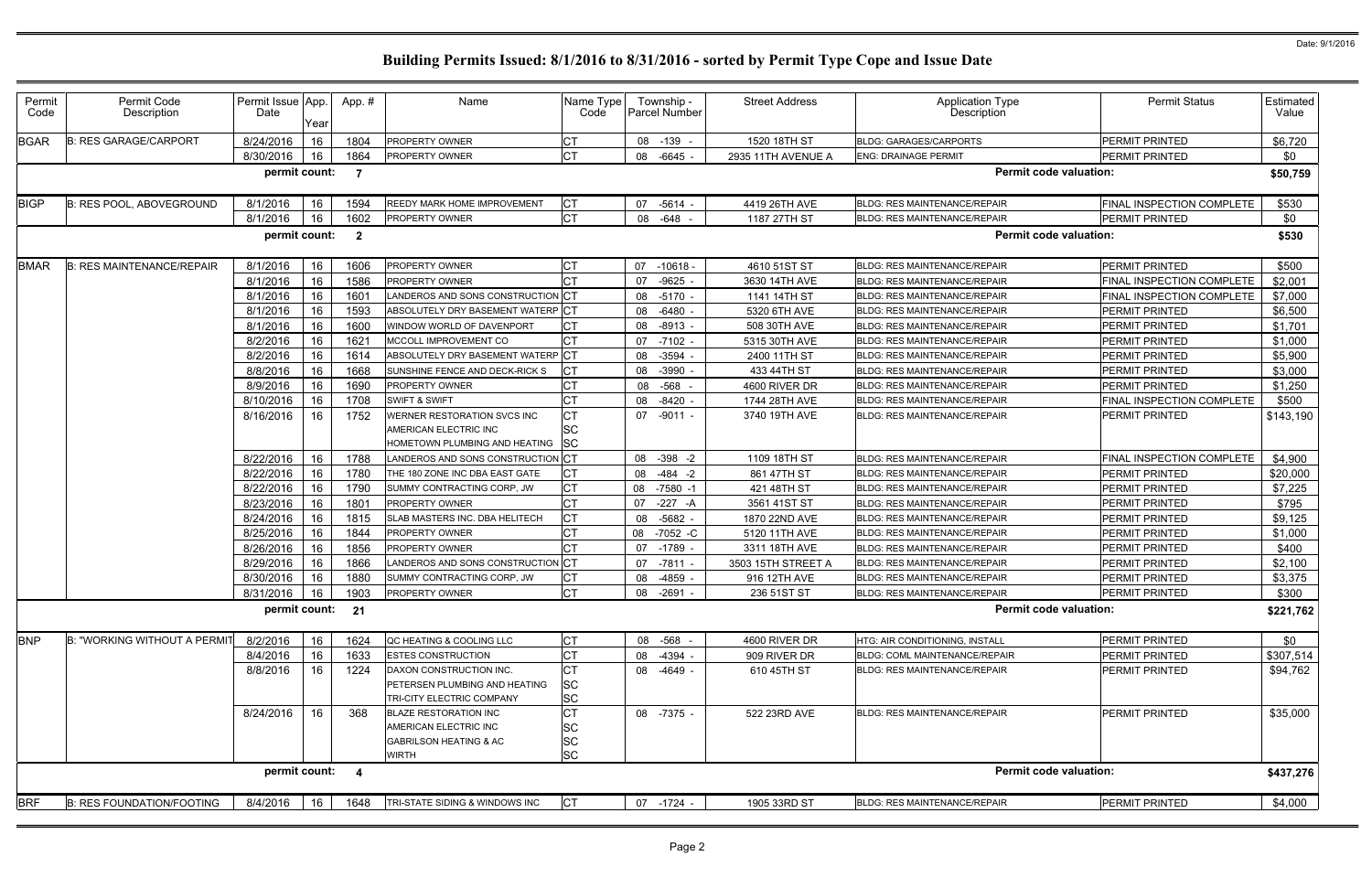| Year<br><b>BRF</b><br><b>CT</b><br><b>B: RES FOUNDATION/FOOTING</b><br>8/5/2016<br>1656<br>08 -2073 -<br>630 25TH ST<br>PERMIT PRINTED<br>16<br><b>PROPERTY OWNER</b><br><b>BLDG: RES MAINTENANCE/REPAIR</b><br>permit count:<br><b>Permit code valuation:</b><br>$\overline{2}$<br><b>BRRF</b><br><b>B: RES ROOFING</b><br>8/1/2016<br>1608<br>FIVE STAR HOME IMRPOVEMENT LLC<br> CT<br>07 -12775 -<br>PERMIT PRINTED<br>16<br>5210 37TH AVENUE CT<br><b>BLDG: RES MAINTENANCE/REPAIR</b><br>16<br>8/1/2016<br>1591<br>07<br>$-14025$<br>PERMIT PRINTED<br>HAAN ROOFING & CONSTRUCTION<br>3554 49TH ST<br>BLDG: RES MAINTENANCE/REPAIR<br>16<br><b>CT</b><br>8/1/2016<br>1589<br><b>PROPERTY OWNER</b><br>07<br>$-81 - 6$<br>2202 41ST ST<br>PERMIT PRINTED<br><b>BLDG: RES MAINTENANCE/REPAIR</b><br>16<br>1598<br>4204 34TH AVE<br>8/1/2016<br>DURHAM CONSTRUCTION<br>07<br>-9983 -<br><b>BLDG: RES MAINTENANCE/REPAIR</b><br>PERMIT PRINTED<br>8/1/2016<br>16<br>1607<br>833 27TH ST<br>PERMIT PRINTED<br><b>PROPERTY OWNER</b><br>08<br>$-1504 -$<br>BLDG: RES MAINTENANCE/REPAIR<br>16<br>8/1/2016<br>1603<br>08<br>$-3613 - 11$<br>3341 3RD ST<br>PERMIT PRINTED<br><b>PROPERTY OWNER</b><br>BLDG: RES MAINTENANCE/REPAIR<br>8/1/2016<br>16<br>1605<br>LANDEROS AND SONS CONSTRUCTION CT<br>$-4046$ -<br>219 43RD ST<br>FINAL INSPECTION COMPLETE<br>08<br><b>BLDG: RES MAINTENANCE/REPAIR</b><br>8/1/2016<br>16<br>1592<br>OLDE TOWN ROOFING<br>610 45TH ST<br>PERMIT PRINTED<br>08<br>-4649 -<br><b>BLDG: RES MAINTENANCE/REPAIR</b><br>8/1/2016<br>16<br>1587<br>08<br>-4676 -<br>2507 12TH AVE<br>PERMIT PRINTED<br>OLDE TOWN ROOFING<br>BLDG: RES MAINTENANCE/REPAIR<br>8/1/2016<br>16<br>1604<br>QC ROOF DRS INC.<br>$-4815 -$<br>PERMIT PRINTED<br>08<br>1128 11TH ST<br><b>BLDG: RES MAINTENANCE/REPAIR</b><br>8/1/2016<br>16<br>1590<br>08 -5919 -<br>401 8TH ST<br>PERMIT PRINTED<br>PROPERTY OWNER<br>BLDG: RES MAINTENANCE/REPAIR<br>8/1/2016<br>16<br>1588<br>OLDE TOWN ROOFING<br>$-8146$<br>PERMIT PRINTED<br>08<br>2719 11TH AVENUE C<br><b>BLDG: RES MAINTENANCE/REPAIR</b><br>16<br>8/1/2016<br>08 - 967 -<br>PERMIT PRINTED<br>1610<br>PROPERTY OWNER<br>2311 18TH STREET B<br><b>BLDG: RES MAINTENANCE/REPAIR</b><br>8/2/2016<br>16<br>1630<br>33 CARPENTERS CONSTRUCTION INC<br>$-13568-3$<br>PERMIT PRINTED<br>07<br>5 THORNWOOD CT<br><b>BLDG: RES MAINTENANCE/REPAIR</b><br>16<br>8/2/2016<br>163'<br>07<br>$-13568 - 6$<br>11 THORNWOOD CT<br>PERMIT PRINTED<br>33 CARPENTERS CONSTRUCTION INC<br>BLDG: RES MAINTENANCE/REPAIR<br>8/2/2016<br>16<br>07<br>$-13571 - 8$<br>17 THORNWOOD CT<br>PERMIT PRINTED<br>1632<br>33 CARPENTERS CONSTRUCTION INC<br><b>BLDG: RES MAINTENANCE/REPAIR</b><br>16<br><b>CT</b><br>8/2/2016<br>$-5014 -$<br>2639 40TH AVE<br>PERMIT PRINTED<br>1612<br><b>B &amp; W HOME IMPROVEMENT CO</b><br>07<br><b>BLDG: RES MAINTENANCE/REPAIR</b><br>8/2/2016<br>16<br>1629<br>33 CARPENTERS CONSTRUCTION INC<br>07<br>-6571 -<br>1223 37TH STREET CT<br>BLDG: RES MAINTENANCE/REPAIR<br>PERMIT PRINTED<br>8/2/2016<br>16<br>$-7380 - 1$<br>4814 27TH AVE<br>PERMIT PRINTED<br>1620<br>07<br>WIRTALA CONSTRUCTION INC, PAUL<br>BLDG: RES MAINTENANCE/REPAIR<br>16<br>8/2/2016<br>1628<br><b>PROPERTY OWNER</b><br>08<br>$-3211 -$<br>214 17TH AVE<br>BLDG: RES MAINTENANCE/REPAIR<br>PERMIT PRINTED<br>8/2/2016<br>16<br>1617<br>-6878<br>1454 23RD AVE<br>PERMIT PRINTED<br>A-1 CONSTRUCTION & RESTORATION<br>08<br><b>BLDG: RES MAINTENANCE/REPAIR</b><br>16<br>8/2/2016<br><b>REUTHER CONSTRUCTION</b><br><b>BLDG: RES MAINTENANCE/REPAIR</b><br>PERMIT PRINTED<br>1618<br>08<br>-8470 -<br>1862 18TH AVE<br>8/3/2016<br>16<br>C <sub>T</sub><br>-5829<br>1001 4TH AVE<br>1637<br>08<br>PERMIT PRINTED<br>QC ROOF DRS INC.<br>BLDG: RES MAINTENANCE/REPAIR<br>16<br>$-12718$<br>8/4/2016<br>1646<br>A-1 CONSTRUCTION & RESTORATION<br>07<br>1710 55TH STREET PL<br>BLDG: RES MAINTENANCE/REPAIR<br>PERMIT PRINTED<br>8/4/2016<br>16<br>1647<br>JANSEN ROOFING & REPAIR<br>07<br>$-1712 -$<br>3224 18TH AVE<br>PERMIT PRINTED<br><b>BLDG: RES MAINTENANCE/REPAIR</b><br><b>CT</b><br>8/4/2016<br>16<br>1421 18TH AVE<br>PERMIT PRINTED<br>1649<br>OLDE TOWN ROOFING<br>08 -1878 -<br><b>BLDG: RES MAINTENANCE/REPAIR</b><br>8/5/2016<br>16<br>1657<br>WATSON BUILDING & REMODELING<br>08 -4572 -<br>820 20TH AVE<br>FINAL INSPECTION COMPLETE<br>BLDG: RES MAINTENANCE/REPAIR<br>$\sim$ $\sim$<br>16<br>1679<br>PERMIT PRINTED<br>8/8/2016<br>07 -13661 -<br>4815 18TH AVE<br>PROPERTY OWNER<br>BLDG: RES MAINTENANCE/REPAIR<br>∣∪∣<br>8/8/2016<br>16<br>1677<br><b>OLDE TOWN ROOFING</b><br>08 -132 -<br>1819 15TH AVE<br>BLDG: RES MAINTENANCE/REPAIR<br>PERMIT PRINTED<br><b>CT</b><br>8/8/2016<br>16<br>PERMIT PRINTED<br>1667<br>QC ROOF DRS INC.<br>1850 AVENUE OF THE CITIES BLDG: RES MAINTENANCE/REPAIR<br>08 - 964 -<br>8/9/2016<br>16<br>СT<br>1688<br>PETERSON CONSTRUCTION, JODY<br>PERMIT PRINTED<br>07 -13184 -29<br>5802 36TH AVENUE CT<br><b>BLDG: RES MAINTENANCE/REPAIR</b><br>8/9/2016<br>16<br>PERMIT PRINTED<br>1681<br>07<br>-873 -<br>2602 43RD ST<br>JOSH ACKERLAND CONSTRUCTION<br>BLDG: RES MAINTENANCE/REPAIR<br>СT<br>8/9/2016<br>16<br>1680<br>2603 17TH AVE<br>PERMIT PRINTED<br><b>VERN'S HOME IMPROVEMENT</b><br>-3392 -<br><b>BLDG: RES MAINTENANCE/REPAIR</b><br>08<br><b>CT</b><br>8/9/2016<br>16<br>PERMIT PRINTED<br>1682<br>JOSH ACKERLAND CONSTRUCTION<br>08 -5318 -<br>2950 11TH AVENUE A<br><b>BLDG: RES MAINTENANCE/REPAIR</b><br><b>CT</b><br>8/9/2016<br>16<br>PERMIT PRINTED<br>1685<br>QC ROOF DRS INC.<br>08 -8975 -<br>2413 3RD ST<br><b>BLDG: RES MAINTENANCE/REPAIR</b> | <b>Permit Status</b><br><b>Estimated</b><br>Value |
|-------------------------------------------------------------------------------------------------------------------------------------------------------------------------------------------------------------------------------------------------------------------------------------------------------------------------------------------------------------------------------------------------------------------------------------------------------------------------------------------------------------------------------------------------------------------------------------------------------------------------------------------------------------------------------------------------------------------------------------------------------------------------------------------------------------------------------------------------------------------------------------------------------------------------------------------------------------------------------------------------------------------------------------------------------------------------------------------------------------------------------------------------------------------------------------------------------------------------------------------------------------------------------------------------------------------------------------------------------------------------------------------------------------------------------------------------------------------------------------------------------------------------------------------------------------------------------------------------------------------------------------------------------------------------------------------------------------------------------------------------------------------------------------------------------------------------------------------------------------------------------------------------------------------------------------------------------------------------------------------------------------------------------------------------------------------------------------------------------------------------------------------------------------------------------------------------------------------------------------------------------------------------------------------------------------------------------------------------------------------------------------------------------------------------------------------------------------------------------------------------------------------------------------------------------------------------------------------------------------------------------------------------------------------------------------------------------------------------------------------------------------------------------------------------------------------------------------------------------------------------------------------------------------------------------------------------------------------------------------------------------------------------------------------------------------------------------------------------------------------------------------------------------------------------------------------------------------------------------------------------------------------------------------------------------------------------------------------------------------------------------------------------------------------------------------------------------------------------------------------------------------------------------------------------------------------------------------------------------------------------------------------------------------------------------------------------------------------------------------------------------------------------------------------------------------------------------------------------------------------------------------------------------------------------------------------------------------------------------------------------------------------------------------------------------------------------------------------------------------------------------------------------------------------------------------------------------------------------------------------------------------------------------------------------------------------------------------------------------------------------------------------------------------------------------------------------------------------------------------------------------------------------------------------------------------------------------------------------------------------------------------------------------------------------------------------------------------------------------------------------------------------------------------------------------------------------------------------------------------------------------------------------------------------------------------------------------------------------------------------------------------------------------------------------------------------------------------------------------------------------------------------------------------------------------------------------------------------------------------------------------------------------------------------------------------------------------------------------------------------------------------------------------------------------------------------------------------------------------------------------------------------------------------------------------------------------------------------------------------------------------------------------------------------------------------|---------------------------------------------------|
|                                                                                                                                                                                                                                                                                                                                                                                                                                                                                                                                                                                                                                                                                                                                                                                                                                                                                                                                                                                                                                                                                                                                                                                                                                                                                                                                                                                                                                                                                                                                                                                                                                                                                                                                                                                                                                                                                                                                                                                                                                                                                                                                                                                                                                                                                                                                                                                                                                                                                                                                                                                                                                                                                                                                                                                                                                                                                                                                                                                                                                                                                                                                                                                                                                                                                                                                                                                                                                                                                                                                                                                                                                                                                                                                                                                                                                                                                                                                                                                                                                                                                                                                                                                                                                                                                                                                                                                                                                                                                                                                                                                                                                                                                                                                                                                                                                                                                                                                                                                                                                                                                                                                                                                                                                                                                                                                                                                                                                                                                                                                                                                                                                                                                     | \$2,000                                           |
|                                                                                                                                                                                                                                                                                                                                                                                                                                                                                                                                                                                                                                                                                                                                                                                                                                                                                                                                                                                                                                                                                                                                                                                                                                                                                                                                                                                                                                                                                                                                                                                                                                                                                                                                                                                                                                                                                                                                                                                                                                                                                                                                                                                                                                                                                                                                                                                                                                                                                                                                                                                                                                                                                                                                                                                                                                                                                                                                                                                                                                                                                                                                                                                                                                                                                                                                                                                                                                                                                                                                                                                                                                                                                                                                                                                                                                                                                                                                                                                                                                                                                                                                                                                                                                                                                                                                                                                                                                                                                                                                                                                                                                                                                                                                                                                                                                                                                                                                                                                                                                                                                                                                                                                                                                                                                                                                                                                                                                                                                                                                                                                                                                                                                     |                                                   |
|                                                                                                                                                                                                                                                                                                                                                                                                                                                                                                                                                                                                                                                                                                                                                                                                                                                                                                                                                                                                                                                                                                                                                                                                                                                                                                                                                                                                                                                                                                                                                                                                                                                                                                                                                                                                                                                                                                                                                                                                                                                                                                                                                                                                                                                                                                                                                                                                                                                                                                                                                                                                                                                                                                                                                                                                                                                                                                                                                                                                                                                                                                                                                                                                                                                                                                                                                                                                                                                                                                                                                                                                                                                                                                                                                                                                                                                                                                                                                                                                                                                                                                                                                                                                                                                                                                                                                                                                                                                                                                                                                                                                                                                                                                                                                                                                                                                                                                                                                                                                                                                                                                                                                                                                                                                                                                                                                                                                                                                                                                                                                                                                                                                                                     | \$6,000                                           |
|                                                                                                                                                                                                                                                                                                                                                                                                                                                                                                                                                                                                                                                                                                                                                                                                                                                                                                                                                                                                                                                                                                                                                                                                                                                                                                                                                                                                                                                                                                                                                                                                                                                                                                                                                                                                                                                                                                                                                                                                                                                                                                                                                                                                                                                                                                                                                                                                                                                                                                                                                                                                                                                                                                                                                                                                                                                                                                                                                                                                                                                                                                                                                                                                                                                                                                                                                                                                                                                                                                                                                                                                                                                                                                                                                                                                                                                                                                                                                                                                                                                                                                                                                                                                                                                                                                                                                                                                                                                                                                                                                                                                                                                                                                                                                                                                                                                                                                                                                                                                                                                                                                                                                                                                                                                                                                                                                                                                                                                                                                                                                                                                                                                                                     | \$5,400                                           |
|                                                                                                                                                                                                                                                                                                                                                                                                                                                                                                                                                                                                                                                                                                                                                                                                                                                                                                                                                                                                                                                                                                                                                                                                                                                                                                                                                                                                                                                                                                                                                                                                                                                                                                                                                                                                                                                                                                                                                                                                                                                                                                                                                                                                                                                                                                                                                                                                                                                                                                                                                                                                                                                                                                                                                                                                                                                                                                                                                                                                                                                                                                                                                                                                                                                                                                                                                                                                                                                                                                                                                                                                                                                                                                                                                                                                                                                                                                                                                                                                                                                                                                                                                                                                                                                                                                                                                                                                                                                                                                                                                                                                                                                                                                                                                                                                                                                                                                                                                                                                                                                                                                                                                                                                                                                                                                                                                                                                                                                                                                                                                                                                                                                                                     | \$15,400                                          |
|                                                                                                                                                                                                                                                                                                                                                                                                                                                                                                                                                                                                                                                                                                                                                                                                                                                                                                                                                                                                                                                                                                                                                                                                                                                                                                                                                                                                                                                                                                                                                                                                                                                                                                                                                                                                                                                                                                                                                                                                                                                                                                                                                                                                                                                                                                                                                                                                                                                                                                                                                                                                                                                                                                                                                                                                                                                                                                                                                                                                                                                                                                                                                                                                                                                                                                                                                                                                                                                                                                                                                                                                                                                                                                                                                                                                                                                                                                                                                                                                                                                                                                                                                                                                                                                                                                                                                                                                                                                                                                                                                                                                                                                                                                                                                                                                                                                                                                                                                                                                                                                                                                                                                                                                                                                                                                                                                                                                                                                                                                                                                                                                                                                                                     | \$2,001                                           |
|                                                                                                                                                                                                                                                                                                                                                                                                                                                                                                                                                                                                                                                                                                                                                                                                                                                                                                                                                                                                                                                                                                                                                                                                                                                                                                                                                                                                                                                                                                                                                                                                                                                                                                                                                                                                                                                                                                                                                                                                                                                                                                                                                                                                                                                                                                                                                                                                                                                                                                                                                                                                                                                                                                                                                                                                                                                                                                                                                                                                                                                                                                                                                                                                                                                                                                                                                                                                                                                                                                                                                                                                                                                                                                                                                                                                                                                                                                                                                                                                                                                                                                                                                                                                                                                                                                                                                                                                                                                                                                                                                                                                                                                                                                                                                                                                                                                                                                                                                                                                                                                                                                                                                                                                                                                                                                                                                                                                                                                                                                                                                                                                                                                                                     | \$8,200                                           |
|                                                                                                                                                                                                                                                                                                                                                                                                                                                                                                                                                                                                                                                                                                                                                                                                                                                                                                                                                                                                                                                                                                                                                                                                                                                                                                                                                                                                                                                                                                                                                                                                                                                                                                                                                                                                                                                                                                                                                                                                                                                                                                                                                                                                                                                                                                                                                                                                                                                                                                                                                                                                                                                                                                                                                                                                                                                                                                                                                                                                                                                                                                                                                                                                                                                                                                                                                                                                                                                                                                                                                                                                                                                                                                                                                                                                                                                                                                                                                                                                                                                                                                                                                                                                                                                                                                                                                                                                                                                                                                                                                                                                                                                                                                                                                                                                                                                                                                                                                                                                                                                                                                                                                                                                                                                                                                                                                                                                                                                                                                                                                                                                                                                                                     | \$1,100                                           |
|                                                                                                                                                                                                                                                                                                                                                                                                                                                                                                                                                                                                                                                                                                                                                                                                                                                                                                                                                                                                                                                                                                                                                                                                                                                                                                                                                                                                                                                                                                                                                                                                                                                                                                                                                                                                                                                                                                                                                                                                                                                                                                                                                                                                                                                                                                                                                                                                                                                                                                                                                                                                                                                                                                                                                                                                                                                                                                                                                                                                                                                                                                                                                                                                                                                                                                                                                                                                                                                                                                                                                                                                                                                                                                                                                                                                                                                                                                                                                                                                                                                                                                                                                                                                                                                                                                                                                                                                                                                                                                                                                                                                                                                                                                                                                                                                                                                                                                                                                                                                                                                                                                                                                                                                                                                                                                                                                                                                                                                                                                                                                                                                                                                                                     | \$1,800                                           |
|                                                                                                                                                                                                                                                                                                                                                                                                                                                                                                                                                                                                                                                                                                                                                                                                                                                                                                                                                                                                                                                                                                                                                                                                                                                                                                                                                                                                                                                                                                                                                                                                                                                                                                                                                                                                                                                                                                                                                                                                                                                                                                                                                                                                                                                                                                                                                                                                                                                                                                                                                                                                                                                                                                                                                                                                                                                                                                                                                                                                                                                                                                                                                                                                                                                                                                                                                                                                                                                                                                                                                                                                                                                                                                                                                                                                                                                                                                                                                                                                                                                                                                                                                                                                                                                                                                                                                                                                                                                                                                                                                                                                                                                                                                                                                                                                                                                                                                                                                                                                                                                                                                                                                                                                                                                                                                                                                                                                                                                                                                                                                                                                                                                                                     | \$8,700                                           |
|                                                                                                                                                                                                                                                                                                                                                                                                                                                                                                                                                                                                                                                                                                                                                                                                                                                                                                                                                                                                                                                                                                                                                                                                                                                                                                                                                                                                                                                                                                                                                                                                                                                                                                                                                                                                                                                                                                                                                                                                                                                                                                                                                                                                                                                                                                                                                                                                                                                                                                                                                                                                                                                                                                                                                                                                                                                                                                                                                                                                                                                                                                                                                                                                                                                                                                                                                                                                                                                                                                                                                                                                                                                                                                                                                                                                                                                                                                                                                                                                                                                                                                                                                                                                                                                                                                                                                                                                                                                                                                                                                                                                                                                                                                                                                                                                                                                                                                                                                                                                                                                                                                                                                                                                                                                                                                                                                                                                                                                                                                                                                                                                                                                                                     | \$5,000                                           |
|                                                                                                                                                                                                                                                                                                                                                                                                                                                                                                                                                                                                                                                                                                                                                                                                                                                                                                                                                                                                                                                                                                                                                                                                                                                                                                                                                                                                                                                                                                                                                                                                                                                                                                                                                                                                                                                                                                                                                                                                                                                                                                                                                                                                                                                                                                                                                                                                                                                                                                                                                                                                                                                                                                                                                                                                                                                                                                                                                                                                                                                                                                                                                                                                                                                                                                                                                                                                                                                                                                                                                                                                                                                                                                                                                                                                                                                                                                                                                                                                                                                                                                                                                                                                                                                                                                                                                                                                                                                                                                                                                                                                                                                                                                                                                                                                                                                                                                                                                                                                                                                                                                                                                                                                                                                                                                                                                                                                                                                                                                                                                                                                                                                                                     | \$4,000                                           |
|                                                                                                                                                                                                                                                                                                                                                                                                                                                                                                                                                                                                                                                                                                                                                                                                                                                                                                                                                                                                                                                                                                                                                                                                                                                                                                                                                                                                                                                                                                                                                                                                                                                                                                                                                                                                                                                                                                                                                                                                                                                                                                                                                                                                                                                                                                                                                                                                                                                                                                                                                                                                                                                                                                                                                                                                                                                                                                                                                                                                                                                                                                                                                                                                                                                                                                                                                                                                                                                                                                                                                                                                                                                                                                                                                                                                                                                                                                                                                                                                                                                                                                                                                                                                                                                                                                                                                                                                                                                                                                                                                                                                                                                                                                                                                                                                                                                                                                                                                                                                                                                                                                                                                                                                                                                                                                                                                                                                                                                                                                                                                                                                                                                                                     | \$7,500                                           |
|                                                                                                                                                                                                                                                                                                                                                                                                                                                                                                                                                                                                                                                                                                                                                                                                                                                                                                                                                                                                                                                                                                                                                                                                                                                                                                                                                                                                                                                                                                                                                                                                                                                                                                                                                                                                                                                                                                                                                                                                                                                                                                                                                                                                                                                                                                                                                                                                                                                                                                                                                                                                                                                                                                                                                                                                                                                                                                                                                                                                                                                                                                                                                                                                                                                                                                                                                                                                                                                                                                                                                                                                                                                                                                                                                                                                                                                                                                                                                                                                                                                                                                                                                                                                                                                                                                                                                                                                                                                                                                                                                                                                                                                                                                                                                                                                                                                                                                                                                                                                                                                                                                                                                                                                                                                                                                                                                                                                                                                                                                                                                                                                                                                                                     | \$1,560                                           |
|                                                                                                                                                                                                                                                                                                                                                                                                                                                                                                                                                                                                                                                                                                                                                                                                                                                                                                                                                                                                                                                                                                                                                                                                                                                                                                                                                                                                                                                                                                                                                                                                                                                                                                                                                                                                                                                                                                                                                                                                                                                                                                                                                                                                                                                                                                                                                                                                                                                                                                                                                                                                                                                                                                                                                                                                                                                                                                                                                                                                                                                                                                                                                                                                                                                                                                                                                                                                                                                                                                                                                                                                                                                                                                                                                                                                                                                                                                                                                                                                                                                                                                                                                                                                                                                                                                                                                                                                                                                                                                                                                                                                                                                                                                                                                                                                                                                                                                                                                                                                                                                                                                                                                                                                                                                                                                                                                                                                                                                                                                                                                                                                                                                                                     | \$4,000                                           |
|                                                                                                                                                                                                                                                                                                                                                                                                                                                                                                                                                                                                                                                                                                                                                                                                                                                                                                                                                                                                                                                                                                                                                                                                                                                                                                                                                                                                                                                                                                                                                                                                                                                                                                                                                                                                                                                                                                                                                                                                                                                                                                                                                                                                                                                                                                                                                                                                                                                                                                                                                                                                                                                                                                                                                                                                                                                                                                                                                                                                                                                                                                                                                                                                                                                                                                                                                                                                                                                                                                                                                                                                                                                                                                                                                                                                                                                                                                                                                                                                                                                                                                                                                                                                                                                                                                                                                                                                                                                                                                                                                                                                                                                                                                                                                                                                                                                                                                                                                                                                                                                                                                                                                                                                                                                                                                                                                                                                                                                                                                                                                                                                                                                                                     | \$1,000                                           |
|                                                                                                                                                                                                                                                                                                                                                                                                                                                                                                                                                                                                                                                                                                                                                                                                                                                                                                                                                                                                                                                                                                                                                                                                                                                                                                                                                                                                                                                                                                                                                                                                                                                                                                                                                                                                                                                                                                                                                                                                                                                                                                                                                                                                                                                                                                                                                                                                                                                                                                                                                                                                                                                                                                                                                                                                                                                                                                                                                                                                                                                                                                                                                                                                                                                                                                                                                                                                                                                                                                                                                                                                                                                                                                                                                                                                                                                                                                                                                                                                                                                                                                                                                                                                                                                                                                                                                                                                                                                                                                                                                                                                                                                                                                                                                                                                                                                                                                                                                                                                                                                                                                                                                                                                                                                                                                                                                                                                                                                                                                                                                                                                                                                                                     | \$29,026                                          |
|                                                                                                                                                                                                                                                                                                                                                                                                                                                                                                                                                                                                                                                                                                                                                                                                                                                                                                                                                                                                                                                                                                                                                                                                                                                                                                                                                                                                                                                                                                                                                                                                                                                                                                                                                                                                                                                                                                                                                                                                                                                                                                                                                                                                                                                                                                                                                                                                                                                                                                                                                                                                                                                                                                                                                                                                                                                                                                                                                                                                                                                                                                                                                                                                                                                                                                                                                                                                                                                                                                                                                                                                                                                                                                                                                                                                                                                                                                                                                                                                                                                                                                                                                                                                                                                                                                                                                                                                                                                                                                                                                                                                                                                                                                                                                                                                                                                                                                                                                                                                                                                                                                                                                                                                                                                                                                                                                                                                                                                                                                                                                                                                                                                                                     | \$20,079                                          |
|                                                                                                                                                                                                                                                                                                                                                                                                                                                                                                                                                                                                                                                                                                                                                                                                                                                                                                                                                                                                                                                                                                                                                                                                                                                                                                                                                                                                                                                                                                                                                                                                                                                                                                                                                                                                                                                                                                                                                                                                                                                                                                                                                                                                                                                                                                                                                                                                                                                                                                                                                                                                                                                                                                                                                                                                                                                                                                                                                                                                                                                                                                                                                                                                                                                                                                                                                                                                                                                                                                                                                                                                                                                                                                                                                                                                                                                                                                                                                                                                                                                                                                                                                                                                                                                                                                                                                                                                                                                                                                                                                                                                                                                                                                                                                                                                                                                                                                                                                                                                                                                                                                                                                                                                                                                                                                                                                                                                                                                                                                                                                                                                                                                                                     | \$27,167                                          |
|                                                                                                                                                                                                                                                                                                                                                                                                                                                                                                                                                                                                                                                                                                                                                                                                                                                                                                                                                                                                                                                                                                                                                                                                                                                                                                                                                                                                                                                                                                                                                                                                                                                                                                                                                                                                                                                                                                                                                                                                                                                                                                                                                                                                                                                                                                                                                                                                                                                                                                                                                                                                                                                                                                                                                                                                                                                                                                                                                                                                                                                                                                                                                                                                                                                                                                                                                                                                                                                                                                                                                                                                                                                                                                                                                                                                                                                                                                                                                                                                                                                                                                                                                                                                                                                                                                                                                                                                                                                                                                                                                                                                                                                                                                                                                                                                                                                                                                                                                                                                                                                                                                                                                                                                                                                                                                                                                                                                                                                                                                                                                                                                                                                                                     | \$3,865                                           |
|                                                                                                                                                                                                                                                                                                                                                                                                                                                                                                                                                                                                                                                                                                                                                                                                                                                                                                                                                                                                                                                                                                                                                                                                                                                                                                                                                                                                                                                                                                                                                                                                                                                                                                                                                                                                                                                                                                                                                                                                                                                                                                                                                                                                                                                                                                                                                                                                                                                                                                                                                                                                                                                                                                                                                                                                                                                                                                                                                                                                                                                                                                                                                                                                                                                                                                                                                                                                                                                                                                                                                                                                                                                                                                                                                                                                                                                                                                                                                                                                                                                                                                                                                                                                                                                                                                                                                                                                                                                                                                                                                                                                                                                                                                                                                                                                                                                                                                                                                                                                                                                                                                                                                                                                                                                                                                                                                                                                                                                                                                                                                                                                                                                                                     | \$6,254                                           |
|                                                                                                                                                                                                                                                                                                                                                                                                                                                                                                                                                                                                                                                                                                                                                                                                                                                                                                                                                                                                                                                                                                                                                                                                                                                                                                                                                                                                                                                                                                                                                                                                                                                                                                                                                                                                                                                                                                                                                                                                                                                                                                                                                                                                                                                                                                                                                                                                                                                                                                                                                                                                                                                                                                                                                                                                                                                                                                                                                                                                                                                                                                                                                                                                                                                                                                                                                                                                                                                                                                                                                                                                                                                                                                                                                                                                                                                                                                                                                                                                                                                                                                                                                                                                                                                                                                                                                                                                                                                                                                                                                                                                                                                                                                                                                                                                                                                                                                                                                                                                                                                                                                                                                                                                                                                                                                                                                                                                                                                                                                                                                                                                                                                                                     | \$6,245                                           |
|                                                                                                                                                                                                                                                                                                                                                                                                                                                                                                                                                                                                                                                                                                                                                                                                                                                                                                                                                                                                                                                                                                                                                                                                                                                                                                                                                                                                                                                                                                                                                                                                                                                                                                                                                                                                                                                                                                                                                                                                                                                                                                                                                                                                                                                                                                                                                                                                                                                                                                                                                                                                                                                                                                                                                                                                                                                                                                                                                                                                                                                                                                                                                                                                                                                                                                                                                                                                                                                                                                                                                                                                                                                                                                                                                                                                                                                                                                                                                                                                                                                                                                                                                                                                                                                                                                                                                                                                                                                                                                                                                                                                                                                                                                                                                                                                                                                                                                                                                                                                                                                                                                                                                                                                                                                                                                                                                                                                                                                                                                                                                                                                                                                                                     | \$960                                             |
|                                                                                                                                                                                                                                                                                                                                                                                                                                                                                                                                                                                                                                                                                                                                                                                                                                                                                                                                                                                                                                                                                                                                                                                                                                                                                                                                                                                                                                                                                                                                                                                                                                                                                                                                                                                                                                                                                                                                                                                                                                                                                                                                                                                                                                                                                                                                                                                                                                                                                                                                                                                                                                                                                                                                                                                                                                                                                                                                                                                                                                                                                                                                                                                                                                                                                                                                                                                                                                                                                                                                                                                                                                                                                                                                                                                                                                                                                                                                                                                                                                                                                                                                                                                                                                                                                                                                                                                                                                                                                                                                                                                                                                                                                                                                                                                                                                                                                                                                                                                                                                                                                                                                                                                                                                                                                                                                                                                                                                                                                                                                                                                                                                                                                     | \$5,450                                           |
|                                                                                                                                                                                                                                                                                                                                                                                                                                                                                                                                                                                                                                                                                                                                                                                                                                                                                                                                                                                                                                                                                                                                                                                                                                                                                                                                                                                                                                                                                                                                                                                                                                                                                                                                                                                                                                                                                                                                                                                                                                                                                                                                                                                                                                                                                                                                                                                                                                                                                                                                                                                                                                                                                                                                                                                                                                                                                                                                                                                                                                                                                                                                                                                                                                                                                                                                                                                                                                                                                                                                                                                                                                                                                                                                                                                                                                                                                                                                                                                                                                                                                                                                                                                                                                                                                                                                                                                                                                                                                                                                                                                                                                                                                                                                                                                                                                                                                                                                                                                                                                                                                                                                                                                                                                                                                                                                                                                                                                                                                                                                                                                                                                                                                     | \$12,883                                          |
|                                                                                                                                                                                                                                                                                                                                                                                                                                                                                                                                                                                                                                                                                                                                                                                                                                                                                                                                                                                                                                                                                                                                                                                                                                                                                                                                                                                                                                                                                                                                                                                                                                                                                                                                                                                                                                                                                                                                                                                                                                                                                                                                                                                                                                                                                                                                                                                                                                                                                                                                                                                                                                                                                                                                                                                                                                                                                                                                                                                                                                                                                                                                                                                                                                                                                                                                                                                                                                                                                                                                                                                                                                                                                                                                                                                                                                                                                                                                                                                                                                                                                                                                                                                                                                                                                                                                                                                                                                                                                                                                                                                                                                                                                                                                                                                                                                                                                                                                                                                                                                                                                                                                                                                                                                                                                                                                                                                                                                                                                                                                                                                                                                                                                     | \$6,500                                           |
|                                                                                                                                                                                                                                                                                                                                                                                                                                                                                                                                                                                                                                                                                                                                                                                                                                                                                                                                                                                                                                                                                                                                                                                                                                                                                                                                                                                                                                                                                                                                                                                                                                                                                                                                                                                                                                                                                                                                                                                                                                                                                                                                                                                                                                                                                                                                                                                                                                                                                                                                                                                                                                                                                                                                                                                                                                                                                                                                                                                                                                                                                                                                                                                                                                                                                                                                                                                                                                                                                                                                                                                                                                                                                                                                                                                                                                                                                                                                                                                                                                                                                                                                                                                                                                                                                                                                                                                                                                                                                                                                                                                                                                                                                                                                                                                                                                                                                                                                                                                                                                                                                                                                                                                                                                                                                                                                                                                                                                                                                                                                                                                                                                                                                     | \$10,900                                          |
|                                                                                                                                                                                                                                                                                                                                                                                                                                                                                                                                                                                                                                                                                                                                                                                                                                                                                                                                                                                                                                                                                                                                                                                                                                                                                                                                                                                                                                                                                                                                                                                                                                                                                                                                                                                                                                                                                                                                                                                                                                                                                                                                                                                                                                                                                                                                                                                                                                                                                                                                                                                                                                                                                                                                                                                                                                                                                                                                                                                                                                                                                                                                                                                                                                                                                                                                                                                                                                                                                                                                                                                                                                                                                                                                                                                                                                                                                                                                                                                                                                                                                                                                                                                                                                                                                                                                                                                                                                                                                                                                                                                                                                                                                                                                                                                                                                                                                                                                                                                                                                                                                                                                                                                                                                                                                                                                                                                                                                                                                                                                                                                                                                                                                     | \$8,136                                           |
|                                                                                                                                                                                                                                                                                                                                                                                                                                                                                                                                                                                                                                                                                                                                                                                                                                                                                                                                                                                                                                                                                                                                                                                                                                                                                                                                                                                                                                                                                                                                                                                                                                                                                                                                                                                                                                                                                                                                                                                                                                                                                                                                                                                                                                                                                                                                                                                                                                                                                                                                                                                                                                                                                                                                                                                                                                                                                                                                                                                                                                                                                                                                                                                                                                                                                                                                                                                                                                                                                                                                                                                                                                                                                                                                                                                                                                                                                                                                                                                                                                                                                                                                                                                                                                                                                                                                                                                                                                                                                                                                                                                                                                                                                                                                                                                                                                                                                                                                                                                                                                                                                                                                                                                                                                                                                                                                                                                                                                                                                                                                                                                                                                                                                     | \$7,500                                           |
|                                                                                                                                                                                                                                                                                                                                                                                                                                                                                                                                                                                                                                                                                                                                                                                                                                                                                                                                                                                                                                                                                                                                                                                                                                                                                                                                                                                                                                                                                                                                                                                                                                                                                                                                                                                                                                                                                                                                                                                                                                                                                                                                                                                                                                                                                                                                                                                                                                                                                                                                                                                                                                                                                                                                                                                                                                                                                                                                                                                                                                                                                                                                                                                                                                                                                                                                                                                                                                                                                                                                                                                                                                                                                                                                                                                                                                                                                                                                                                                                                                                                                                                                                                                                                                                                                                                                                                                                                                                                                                                                                                                                                                                                                                                                                                                                                                                                                                                                                                                                                                                                                                                                                                                                                                                                                                                                                                                                                                                                                                                                                                                                                                                                                     | \$7,380                                           |
|                                                                                                                                                                                                                                                                                                                                                                                                                                                                                                                                                                                                                                                                                                                                                                                                                                                                                                                                                                                                                                                                                                                                                                                                                                                                                                                                                                                                                                                                                                                                                                                                                                                                                                                                                                                                                                                                                                                                                                                                                                                                                                                                                                                                                                                                                                                                                                                                                                                                                                                                                                                                                                                                                                                                                                                                                                                                                                                                                                                                                                                                                                                                                                                                                                                                                                                                                                                                                                                                                                                                                                                                                                                                                                                                                                                                                                                                                                                                                                                                                                                                                                                                                                                                                                                                                                                                                                                                                                                                                                                                                                                                                                                                                                                                                                                                                                                                                                                                                                                                                                                                                                                                                                                                                                                                                                                                                                                                                                                                                                                                                                                                                                                                                     | \$4,200                                           |
|                                                                                                                                                                                                                                                                                                                                                                                                                                                                                                                                                                                                                                                                                                                                                                                                                                                                                                                                                                                                                                                                                                                                                                                                                                                                                                                                                                                                                                                                                                                                                                                                                                                                                                                                                                                                                                                                                                                                                                                                                                                                                                                                                                                                                                                                                                                                                                                                                                                                                                                                                                                                                                                                                                                                                                                                                                                                                                                                                                                                                                                                                                                                                                                                                                                                                                                                                                                                                                                                                                                                                                                                                                                                                                                                                                                                                                                                                                                                                                                                                                                                                                                                                                                                                                                                                                                                                                                                                                                                                                                                                                                                                                                                                                                                                                                                                                                                                                                                                                                                                                                                                                                                                                                                                                                                                                                                                                                                                                                                                                                                                                                                                                                                                     | \$4,000                                           |
|                                                                                                                                                                                                                                                                                                                                                                                                                                                                                                                                                                                                                                                                                                                                                                                                                                                                                                                                                                                                                                                                                                                                                                                                                                                                                                                                                                                                                                                                                                                                                                                                                                                                                                                                                                                                                                                                                                                                                                                                                                                                                                                                                                                                                                                                                                                                                                                                                                                                                                                                                                                                                                                                                                                                                                                                                                                                                                                                                                                                                                                                                                                                                                                                                                                                                                                                                                                                                                                                                                                                                                                                                                                                                                                                                                                                                                                                                                                                                                                                                                                                                                                                                                                                                                                                                                                                                                                                                                                                                                                                                                                                                                                                                                                                                                                                                                                                                                                                                                                                                                                                                                                                                                                                                                                                                                                                                                                                                                                                                                                                                                                                                                                                                     | \$7,500                                           |
|                                                                                                                                                                                                                                                                                                                                                                                                                                                                                                                                                                                                                                                                                                                                                                                                                                                                                                                                                                                                                                                                                                                                                                                                                                                                                                                                                                                                                                                                                                                                                                                                                                                                                                                                                                                                                                                                                                                                                                                                                                                                                                                                                                                                                                                                                                                                                                                                                                                                                                                                                                                                                                                                                                                                                                                                                                                                                                                                                                                                                                                                                                                                                                                                                                                                                                                                                                                                                                                                                                                                                                                                                                                                                                                                                                                                                                                                                                                                                                                                                                                                                                                                                                                                                                                                                                                                                                                                                                                                                                                                                                                                                                                                                                                                                                                                                                                                                                                                                                                                                                                                                                                                                                                                                                                                                                                                                                                                                                                                                                                                                                                                                                                                                     | \$23,065                                          |
|                                                                                                                                                                                                                                                                                                                                                                                                                                                                                                                                                                                                                                                                                                                                                                                                                                                                                                                                                                                                                                                                                                                                                                                                                                                                                                                                                                                                                                                                                                                                                                                                                                                                                                                                                                                                                                                                                                                                                                                                                                                                                                                                                                                                                                                                                                                                                                                                                                                                                                                                                                                                                                                                                                                                                                                                                                                                                                                                                                                                                                                                                                                                                                                                                                                                                                                                                                                                                                                                                                                                                                                                                                                                                                                                                                                                                                                                                                                                                                                                                                                                                                                                                                                                                                                                                                                                                                                                                                                                                                                                                                                                                                                                                                                                                                                                                                                                                                                                                                                                                                                                                                                                                                                                                                                                                                                                                                                                                                                                                                                                                                                                                                                                                     | \$1,975                                           |
|                                                                                                                                                                                                                                                                                                                                                                                                                                                                                                                                                                                                                                                                                                                                                                                                                                                                                                                                                                                                                                                                                                                                                                                                                                                                                                                                                                                                                                                                                                                                                                                                                                                                                                                                                                                                                                                                                                                                                                                                                                                                                                                                                                                                                                                                                                                                                                                                                                                                                                                                                                                                                                                                                                                                                                                                                                                                                                                                                                                                                                                                                                                                                                                                                                                                                                                                                                                                                                                                                                                                                                                                                                                                                                                                                                                                                                                                                                                                                                                                                                                                                                                                                                                                                                                                                                                                                                                                                                                                                                                                                                                                                                                                                                                                                                                                                                                                                                                                                                                                                                                                                                                                                                                                                                                                                                                                                                                                                                                                                                                                                                                                                                                                                     | \$8,800                                           |
|                                                                                                                                                                                                                                                                                                                                                                                                                                                                                                                                                                                                                                                                                                                                                                                                                                                                                                                                                                                                                                                                                                                                                                                                                                                                                                                                                                                                                                                                                                                                                                                                                                                                                                                                                                                                                                                                                                                                                                                                                                                                                                                                                                                                                                                                                                                                                                                                                                                                                                                                                                                                                                                                                                                                                                                                                                                                                                                                                                                                                                                                                                                                                                                                                                                                                                                                                                                                                                                                                                                                                                                                                                                                                                                                                                                                                                                                                                                                                                                                                                                                                                                                                                                                                                                                                                                                                                                                                                                                                                                                                                                                                                                                                                                                                                                                                                                                                                                                                                                                                                                                                                                                                                                                                                                                                                                                                                                                                                                                                                                                                                                                                                                                                     | \$3,600                                           |
|                                                                                                                                                                                                                                                                                                                                                                                                                                                                                                                                                                                                                                                                                                                                                                                                                                                                                                                                                                                                                                                                                                                                                                                                                                                                                                                                                                                                                                                                                                                                                                                                                                                                                                                                                                                                                                                                                                                                                                                                                                                                                                                                                                                                                                                                                                                                                                                                                                                                                                                                                                                                                                                                                                                                                                                                                                                                                                                                                                                                                                                                                                                                                                                                                                                                                                                                                                                                                                                                                                                                                                                                                                                                                                                                                                                                                                                                                                                                                                                                                                                                                                                                                                                                                                                                                                                                                                                                                                                                                                                                                                                                                                                                                                                                                                                                                                                                                                                                                                                                                                                                                                                                                                                                                                                                                                                                                                                                                                                                                                                                                                                                                                                                                     | \$8,000                                           |
| PERMIT PRINTED<br>8/10/2016<br>16<br>1705<br>A-1 CONSTRUCTION & RESTORATION<br>07 -1133 -<br>2754 14TH AVE<br>BLDG: RES MAINTENANCE/REPAIR                                                                                                                                                                                                                                                                                                                                                                                                                                                                                                                                                                                                                                                                                                                                                                                                                                                                                                                                                                                                                                                                                                                                                                                                                                                                                                                                                                                                                                                                                                                                                                                                                                                                                                                                                                                                                                                                                                                                                                                                                                                                                                                                                                                                                                                                                                                                                                                                                                                                                                                                                                                                                                                                                                                                                                                                                                                                                                                                                                                                                                                                                                                                                                                                                                                                                                                                                                                                                                                                                                                                                                                                                                                                                                                                                                                                                                                                                                                                                                                                                                                                                                                                                                                                                                                                                                                                                                                                                                                                                                                                                                                                                                                                                                                                                                                                                                                                                                                                                                                                                                                                                                                                                                                                                                                                                                                                                                                                                                                                                                                                          | \$6,300                                           |
| 16<br>СT<br>PERMIT PRINTED<br>8/10/2016<br>1693<br><b>REUTHER CONSTRUCTION</b><br>07 -2015 -<br>2346 30TH ST<br>BLDG: RES MAINTENANCE/REPAIR                                                                                                                                                                                                                                                                                                                                                                                                                                                                                                                                                                                                                                                                                                                                                                                                                                                                                                                                                                                                                                                                                                                                                                                                                                                                                                                                                                                                                                                                                                                                                                                                                                                                                                                                                                                                                                                                                                                                                                                                                                                                                                                                                                                                                                                                                                                                                                                                                                                                                                                                                                                                                                                                                                                                                                                                                                                                                                                                                                                                                                                                                                                                                                                                                                                                                                                                                                                                                                                                                                                                                                                                                                                                                                                                                                                                                                                                                                                                                                                                                                                                                                                                                                                                                                                                                                                                                                                                                                                                                                                                                                                                                                                                                                                                                                                                                                                                                                                                                                                                                                                                                                                                                                                                                                                                                                                                                                                                                                                                                                                                        | \$7,540                                           |
| 8/10/2016<br>A+ ROOFING & SIDING CO. FORMER<br>08 -3269 -<br>PERMIT PRINTED<br>16<br>1711<br>2530 18TH AVENUE A<br><b>BLDG: RES MAINTENANCE/REPAIR</b>                                                                                                                                                                                                                                                                                                                                                                                                                                                                                                                                                                                                                                                                                                                                                                                                                                                                                                                                                                                                                                                                                                                                                                                                                                                                                                                                                                                                                                                                                                                                                                                                                                                                                                                                                                                                                                                                                                                                                                                                                                                                                                                                                                                                                                                                                                                                                                                                                                                                                                                                                                                                                                                                                                                                                                                                                                                                                                                                                                                                                                                                                                                                                                                                                                                                                                                                                                                                                                                                                                                                                                                                                                                                                                                                                                                                                                                                                                                                                                                                                                                                                                                                                                                                                                                                                                                                                                                                                                                                                                                                                                                                                                                                                                                                                                                                                                                                                                                                                                                                                                                                                                                                                                                                                                                                                                                                                                                                                                                                                                                              | \$8,200                                           |
| 8/10/2016<br>IСТ<br>PERMIT PRINTED<br>16<br>1709<br><b>IOSSI CONSTRUCTION</b><br>08 -3927 -<br>1205 13TH AVE<br><b>BLDG: RES MAINTENANCE/REPAIR</b>                                                                                                                                                                                                                                                                                                                                                                                                                                                                                                                                                                                                                                                                                                                                                                                                                                                                                                                                                                                                                                                                                                                                                                                                                                                                                                                                                                                                                                                                                                                                                                                                                                                                                                                                                                                                                                                                                                                                                                                                                                                                                                                                                                                                                                                                                                                                                                                                                                                                                                                                                                                                                                                                                                                                                                                                                                                                                                                                                                                                                                                                                                                                                                                                                                                                                                                                                                                                                                                                                                                                                                                                                                                                                                                                                                                                                                                                                                                                                                                                                                                                                                                                                                                                                                                                                                                                                                                                                                                                                                                                                                                                                                                                                                                                                                                                                                                                                                                                                                                                                                                                                                                                                                                                                                                                                                                                                                                                                                                                                                                                 | \$5,889                                           |
| 1215 13TH AVE<br>PERMIT PRINTED<br>8/10/2016<br>16<br>1710<br><b>IOSSI CONSTRUCTION</b><br>08 -3928 -<br><b>BLDG: RES MAINTENANCE/REPAIR</b>                                                                                                                                                                                                                                                                                                                                                                                                                                                                                                                                                                                                                                                                                                                                                                                                                                                                                                                                                                                                                                                                                                                                                                                                                                                                                                                                                                                                                                                                                                                                                                                                                                                                                                                                                                                                                                                                                                                                                                                                                                                                                                                                                                                                                                                                                                                                                                                                                                                                                                                                                                                                                                                                                                                                                                                                                                                                                                                                                                                                                                                                                                                                                                                                                                                                                                                                                                                                                                                                                                                                                                                                                                                                                                                                                                                                                                                                                                                                                                                                                                                                                                                                                                                                                                                                                                                                                                                                                                                                                                                                                                                                                                                                                                                                                                                                                                                                                                                                                                                                                                                                                                                                                                                                                                                                                                                                                                                                                                                                                                                                        | \$5,396                                           |
| 8/10/2016<br>1707<br><b>PROPERTY OWNER</b><br>735 13TH ST<br>PERMIT PRINTED<br>16<br>08 -4998 -<br>BLDG: RES MAINTENANCE/REPAIR                                                                                                                                                                                                                                                                                                                                                                                                                                                                                                                                                                                                                                                                                                                                                                                                                                                                                                                                                                                                                                                                                                                                                                                                                                                                                                                                                                                                                                                                                                                                                                                                                                                                                                                                                                                                                                                                                                                                                                                                                                                                                                                                                                                                                                                                                                                                                                                                                                                                                                                                                                                                                                                                                                                                                                                                                                                                                                                                                                                                                                                                                                                                                                                                                                                                                                                                                                                                                                                                                                                                                                                                                                                                                                                                                                                                                                                                                                                                                                                                                                                                                                                                                                                                                                                                                                                                                                                                                                                                                                                                                                                                                                                                                                                                                                                                                                                                                                                                                                                                                                                                                                                                                                                                                                                                                                                                                                                                                                                                                                                                                     | \$1,200                                           |
| Iст<br>8/10/2016<br>PERMIT PRINTED<br>16<br>1712<br>DAN HANELL CONSTRUCTION INC<br>08 -7894 -<br>2011 15TH STREET A<br><b>BLDG: RES MAINTENANCE/REPAIR</b>                                                                                                                                                                                                                                                                                                                                                                                                                                                                                                                                                                                                                                                                                                                                                                                                                                                                                                                                                                                                                                                                                                                                                                                                                                                                                                                                                                                                                                                                                                                                                                                                                                                                                                                                                                                                                                                                                                                                                                                                                                                                                                                                                                                                                                                                                                                                                                                                                                                                                                                                                                                                                                                                                                                                                                                                                                                                                                                                                                                                                                                                                                                                                                                                                                                                                                                                                                                                                                                                                                                                                                                                                                                                                                                                                                                                                                                                                                                                                                                                                                                                                                                                                                                                                                                                                                                                                                                                                                                                                                                                                                                                                                                                                                                                                                                                                                                                                                                                                                                                                                                                                                                                                                                                                                                                                                                                                                                                                                                                                                                          | \$9,687                                           |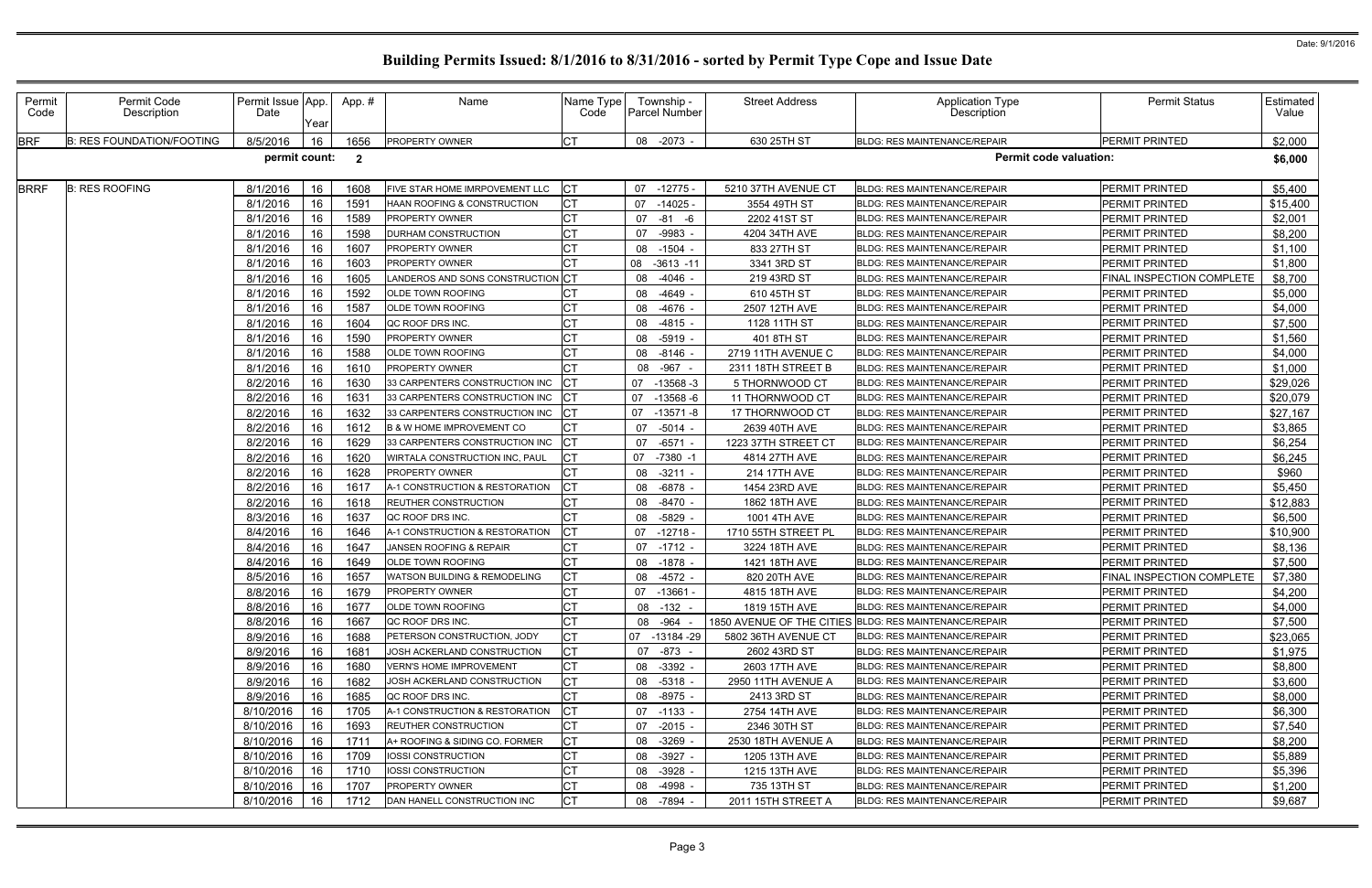| Permit<br>Code | Permit Code<br>Description | Permit Issue App.<br>Date | Year     | App. #       | Name                                    | Name Type<br>Code | Township -<br>Parcel Number |             | <b>Street Address</b>        | Application Type<br>Description                                            | <b>Permit Status</b>             | <b>Estimated</b><br>Value |
|----------------|----------------------------|---------------------------|----------|--------------|-----------------------------------------|-------------------|-----------------------------|-------------|------------------------------|----------------------------------------------------------------------------|----------------------------------|---------------------------|
| <b>BRRF</b>    | <b>B: RES ROOFING</b>      | 8/11/2016                 | 16       | 1714         | LANDEROS AND SONS CONSTRUCTION CT       |                   | 08 -2498 -                  |             | 413 4TH AVE                  | <b>BLDG: RES MAINTENANCE/REPAIR</b>                                        | PERMIT PRINTED                   | \$3,800                   |
|                |                            | 8/11/2016                 | 16       | 1715         | LANDEROS AND SONS CONSTRUCTION CT       |                   | 08 -6745 -                  |             | 1812 24TH AVE                | <b>BLDG: RES MAINTENANCE/REPAIR</b>                                        | PERMIT PRINTED                   | \$4,800                   |
|                |                            | 8/12/2016                 | 16       | 1720         | DAN HANELL CONSTRUCTION INC             | <b>CT</b>         | $-7504 -1$<br>07            |             | 2706 13TH AVE                | <b>BLDG: RES MAINTENANCE/REPAIR</b>                                        | PERMIT PRINTED                   | \$11,840                  |
|                |                            | 8/12/2016                 | 16       | 1721         | OLDE TOWN ROOFING                       | <b>CT</b>         | 08<br>$-5265 - 1$           |             | 1206 3RD ST                  | <b>BLDG: RES MAINTENANCE/REPAIR</b>                                        | PERMIT PRINTED                   | \$4,000                   |
|                |                            | 8/15/2016                 | 16       | 1724         | JANSEN ROOFING & REPAIR                 | <b>CT</b>         | 07<br>$-13529$              |             | 3309 32ND ST                 | <b>BLDG: RES MAINTENANCE/REPAIR</b>                                        | PERMIT PRINTED                   | \$9,300                   |
|                |                            | 8/15/2016                 | 16       | 1744         | DAN HANELL CONSTRUCTION INC             | C <sub>T</sub>    | -7830 -<br>07               |             | 2609 31ST ST                 | <b>BLDG: RES MAINTENANCE/REPAIR</b>                                        | PERMIT PRINTED                   | \$12,675                  |
|                |                            | 8/15/2016                 | 16       | 1743         | <b>PROPERTY OWNER</b>                   | <b>CT</b>         | 07<br>-981 -B               |             | 4504 26TH AVE                | <b>BLDG: RES MAINTENANCE/REPAIR</b>                                        | PERMIT PRINTED                   | \$1,080                   |
|                |                            | 8/16/2016                 | 16       | 1748         | CALDERON'S CONSTRUCTION OF RI           | <b>CT</b>         | 07<br>$-6570$               |             | 1221 37TH STREET CT          | <b>BLDG: RES MAINTENANCE/REPAIR</b>                                        | FINAL INSPECTION COMPLETE        | \$3,000                   |
|                |                            | 8/16/2016                 | 16       | 1749         | MR. FIX IT                              | СT                | 08<br>$-3085 - A$           |             | 1543 28TH AVE                | <b>BLDG: RES MAINTENANCE/REPAIR</b>                                        | PERMIT PRINTED                   | \$200                     |
|                |                            | 8/16/2016                 | 16       | 1745         | QC ROOF DRS INC.                        | <b>CT</b>         | $-4665$ -<br>08             |             | 1195 27TH ST                 | <b>BLDG: RES MAINTENANCE/REPAIR</b>                                        | PERMIT PRINTED                   | \$7,000                   |
|                |                            | 8/17/2016                 | 16       | 1765         | 33 CARPENTERS CONSTRUCTION INC          | CT                | -5580<br>07                 |             | 4809 11TH AVENUE A           | BLDG: RES MAINTENANCE/REPAIR                                               | PERMIT PRINTED                   | \$7,776                   |
|                |                            | 8/17/2016                 | 16       | 1767         | ADVANCED CONST & IMPROVEMENT            | <b>CT</b>         | 08<br>$-5718 - 10$          |             | 1329 27TH AVE                | <b>BLDG: RES MAINTENANCE/REPAIR</b>                                        | FINAL INSPECTION COMPLETE        | \$5,200                   |
|                |                            | 8/19/2016                 | 16       | 1778         | BILL'S HOME IMPROVEMENT                 | C <sub>T</sub>    | 07<br>-11835 -              |             | 3513 32ND AVE                | <b>BLDG: RES MAINTENANCE/REPAIR</b>                                        | PERMIT PRINTED                   | \$5,100                   |
|                |                            | 8/19/2016                 | 16       | 1775         | PROPERTY OWNER                          | <b>CT</b>         | 07 -11837 -                 |             | 3023 36TH ST                 | <b>BLDG: RES MAINTENANCE/REPAIR</b>                                        | PERMIT PRINTED                   | \$2,880                   |
|                |                            | 8/19/2016                 | 16       | 1777         | <b>ADVANCED CONST &amp; IMPROVEMENT</b> | <b>CT</b>         | 08                          | $-484 - 2$  | 861 47TH ST                  | <b>BLDG: RES MAINTENANCE/REPAIR</b>                                        | PERMIT PRINTED                   | \$4,800                   |
|                |                            | 8/19/2016                 | 16       | 1776         | PROPERTY OWNER                          | <b>CT</b>         | 08<br>-5828 -A              |             | 395 11TH ST                  | <b>BLDG: RES MAINTENANCE/REPAIR</b>                                        | PERMIT PRINTED                   | \$4,500                   |
|                |                            | 8/22/2016                 | 16       | 1786         | QC ROOF DRS INC.                        |                   | 07<br>$-1105$ -             |             | 2703 14TH AVE                | <b>BLDG: RES MAINTENANCE/REPAIR</b>                                        | <b>PERMIT PRINTED</b>            | \$4,500                   |
|                |                            |                           |          |              | <b>BATES ROOFING</b>                    | СT                | 07                          |             |                              | <b>BLDG: RES MAINTENANCE/REPAIR</b>                                        |                                  |                           |
|                |                            | 8/22/2016<br>8/22/2016    | 16<br>16 | 1796<br>1794 | <b>BRUCE &amp; ASSOCIATES</b>           | <b>CT</b>         | -11593 -                    | $-32 -23$   | 3605 36TH ST                 | <b>BLDG: RES MAINTENANCE/REPAIR</b>                                        | PERMIT PRINTED<br>PERMIT PRINTED | \$6,500<br>\$7,900        |
|                |                            |                           | 16       |              | QC ROOF DRS INC.                        |                   | 07<br>$-6320$ -<br>07       |             | 2039 53RD ST<br>2404 48TH ST |                                                                            | PERMIT PRINTED                   |                           |
|                |                            | 8/22/2016                 |          | 1787         | PROPERTY OWNER                          | СT                |                             |             |                              | <b>BLDG: RES MAINTENANCE/REPAIR</b><br><b>BLDG: RES MAINTENANCE/REPAIR</b> |                                  | \$6,500                   |
|                |                            | 8/22/2016                 | 16       | 1791         |                                         | <b>CT</b>         | $-4619$ .<br>08             |             | 432 42ND ST                  |                                                                            | PERMIT PRINTED                   | \$2,520                   |
|                |                            | 8/22/2016                 | 16       | 1795         | <b>PROPERTY OWNER</b>                   |                   | 08<br>$-8398$               |             | 2131 3RD ST                  | <b>BLDG: RES MAINTENANCE/REPAIR</b>                                        | PERMIT PRINTED                   | \$960                     |
|                |                            | 8/23/2016                 | 16       | 1803         | <b>PROPERTY OWNER</b>                   | <b>CT</b>         | 07<br>-12639 -              |             | 3611 75TH ST                 | <b>BLDG: RES MAINTENANCE/REPAIR</b>                                        | PERMIT PRINTED                   | \$3,920                   |
|                |                            | 8/23/2016                 | 16       | 1799         | PETERSON CONSTRUCTION, JODY             | C <sub>T</sub>    | 07<br>$-13184 - 4$          |             | 5912 36TH AVENUE CT          | <b>BLDG: RES MAINTENANCE/REPAIR</b>                                        | PERMIT PRINTED                   | \$11,995                  |
|                |                            | 8/24/2016                 | 16       | 1808         | PROPERTY OWNER                          | СT                | 08<br>-2821 -               |             | 4108 RIVER DR                | <b>BLDG: RES MAINTENANCE/REPAIR</b>                                        | PERMIT PRINTED                   | \$960                     |
|                |                            | 8/24/2016                 | 16       | 1816         | PROPERTY OWNER                          | <b>CT</b>         | 08                          | $-5242 - A$ | 1301 3RD STREET A            | <b>BLDG: RES MAINTENANCE/REPAIR</b>                                        | PERMIT PRINTED                   | \$500                     |
|                |                            | 8/24/2016                 | 16       | 1809         | FOLEY CONTRACTING LLC                   | <b>CT</b>         | 08<br>-6335 -               |             | 2402 9TH AVE                 | <b>BLDG: RES MAINTENANCE/REPAIR</b>                                        | PERMIT PRINTED                   | \$9,229                   |
|                |                            | 8/25/2016                 | 16       | 1846         | WIRTALA CONSTRUCTION INC, PAUL          | <b>CT</b>         | 08 -158                     |             | 1545 21ST AVE                | <b>BLDG: RES MAINTENANCE/REPAIR</b>                                        | PERMIT PRINTED                   | \$6,500                   |
|                |                            | 8/25/2016                 | 16       | 1850         | LANDEROS AND SONS CONSTRUCTION CT       |                   | 08<br>-3141 -               |             | 209 19TH AVE                 | <b>BLDG: RES MAINTENANCE/REPAIR</b>                                        | PERMIT PRINTED                   | \$4,400                   |
|                |                            | 8/25/2016                 | 16       | 1832         | SOCO ROOFING INC                        | <b>CT</b>         | 08 -639 -                   |             | 2632 11TH AVENUE B           | <b>BLDG: RES MAINTENANCE/REPAIR</b>                                        | PERMIT PRINTED                   | \$1,600                   |
|                |                            | 8/25/2016 16              |          | 1849         | PROPERTY OWNER                          | $\Gamma$<br>◡     | 08 -6699 -23                |             | 1204 29TH AVENUE CT          | BLDG: RES MAINTENANCE/REPAIR                                               | PERMIT PRINTED                   | \$600                     |
|                |                            | 8/25/2016                 | 16       | 1845         | WIRTALA CONSTRUCTION INC, PAUL          |                   | 08 -6965 -                  |             | 1636 26TH AVE                | <b>BLDG: RES MAINTENANCE/REPAIR</b>                                        | <b>PERMIT PRINTED</b>            | \$5,950                   |
|                |                            | 8/25/2016                 | 16       | 1851         | LANDEROS AND SONS CONSTRUCTION CT       |                   | 08 -6988 -                  |             | 122 6TH AVE                  | <b>BLDG: RES MAINTENANCE/REPAIR</b>                                        | PERMIT PRINTED                   | \$3,600                   |
|                |                            | 8/25/2016                 | 16       | 1837         | <b>BATES ROOFING</b>                    | <b>CT</b>         | 08 -7021 -                  |             | 5117 8TH AVE                 | <b>BLDG: RES MAINTENANCE/REPAIR</b>                                        | PERMIT PRINTED                   | \$7,360                   |
|                |                            | 8/26/2016                 | 16       | 1852         | <b>RIVER CITIES ROOFING &amp; MORE</b>  | <b>CT</b>         | 07 -10801 -                 |             | 4626 49TH AVE                | <b>BLDG: RES MAINTENANCE/REPAIR</b>                                        | PERMIT PRINTED                   | \$4,500                   |
|                |                            | 8/26/2016                 | 16       | 1855         | WILSON CONSTRUCTION, LLC (BEN)          | <b>CT</b>         | 07 -1939 -                  |             | 2320 28TH ST                 | <b>BLDG: RES MAINTENANCE/REPAIR</b>                                        | PERMIT PRINTED                   | \$7,965                   |
|                |                            | 8/26/2016                 | 16       | 1858         | <b>JUAN ORTIZ</b>                       | <b>CT</b>         | 08 -874 -                   |             | 131 5TH AVE                  | <b>BLDG: RES MAINTENANCE/REPAIR</b>                                        | PERMIT PRINTED                   | \$8,000                   |
|                |                            | 8/29/2016                 | 16       | 1875         | A+ ROOFING & SIDING CO. FORMER          | <b>CT</b>         | 07 -145 -7                  |             | 3302 9TH STREET A            | <b>BLDG: RES MAINTENANCE/REPAIR</b>                                        | PERMIT PRINTED                   | \$9,700                   |
|                |                            | 8/29/2016                 | 16       | 1874         | ACRI, INC.                              | <b>CT</b>         | 07 -6435 -                  |             | 3839 10TH AVENUE PL          | <b>BLDG: RES MAINTENANCE/REPAIR</b>                                        | PERMIT PRINTED                   | \$24,000                  |
|                |                            | 8/29/2016                 | 16       | 1876         | 33 CARPENTERS CONSTRUCTION INC          | СT                | 08 -3253 -                  |             | 2535 19TH AVE                | <b>BLDG: RES MAINTENANCE/REPAIR</b>                                        | PERMIT PRINTED                   | \$10,019                  |
|                |                            | 8/29/2016                 | 16       | 1878         | <b>PROPERTY OWNER</b>                   | <b>CT</b>         | 08 -6213 -                  |             | 247 46TH ST                  | <b>BLDG: RES MAINTENANCE/REPAIR</b>                                        | PERMIT PRINTED                   | \$2,400                   |
|                |                            | 8/30/2016                 | 16       | 1887         | REUTHER CONSTRUCTION                    | <b>CT</b>         | 07 -6456 -                  |             | 3814 10TH AVENUE PL          | <b>BLDG: RES MAINTENANCE/REPAIR</b>                                        | PERMIT PRINTED                   | \$4,700                   |
|                |                            | 8/30/2016                 | 16       | 1884         | <b>REUTHER CONSTRUCTION</b>             | СT                | 08 -150 -B                  |             | 1623 16TH ST                 | <b>BLDG: RES MAINTENANCE/REPAIR</b>                                        | PERMIT PRINTED                   | \$6,800                   |
|                |                            | 8/30/2016                 | 16       | 1885         | REUTHER CONSTRUCTION                    | <b>CT</b>         | 08 -2065 -                  |             | 2530 6TH AVE                 | <b>BLDG: RES MAINTENANCE/REPAIR</b>                                        | PERMIT PRINTED                   | \$6,310                   |
|                |                            | 8/30/2016                 | 16       | 1886         | <b>REUTHER CONSTRUCTION</b>             | <b>CT</b>         | 08 -2350 -                  |             | 419 17TH AVE                 | <b>BLDG: RES MAINTENANCE/REPAIR</b>                                        | PERMIT PRINTED                   | \$10,260                  |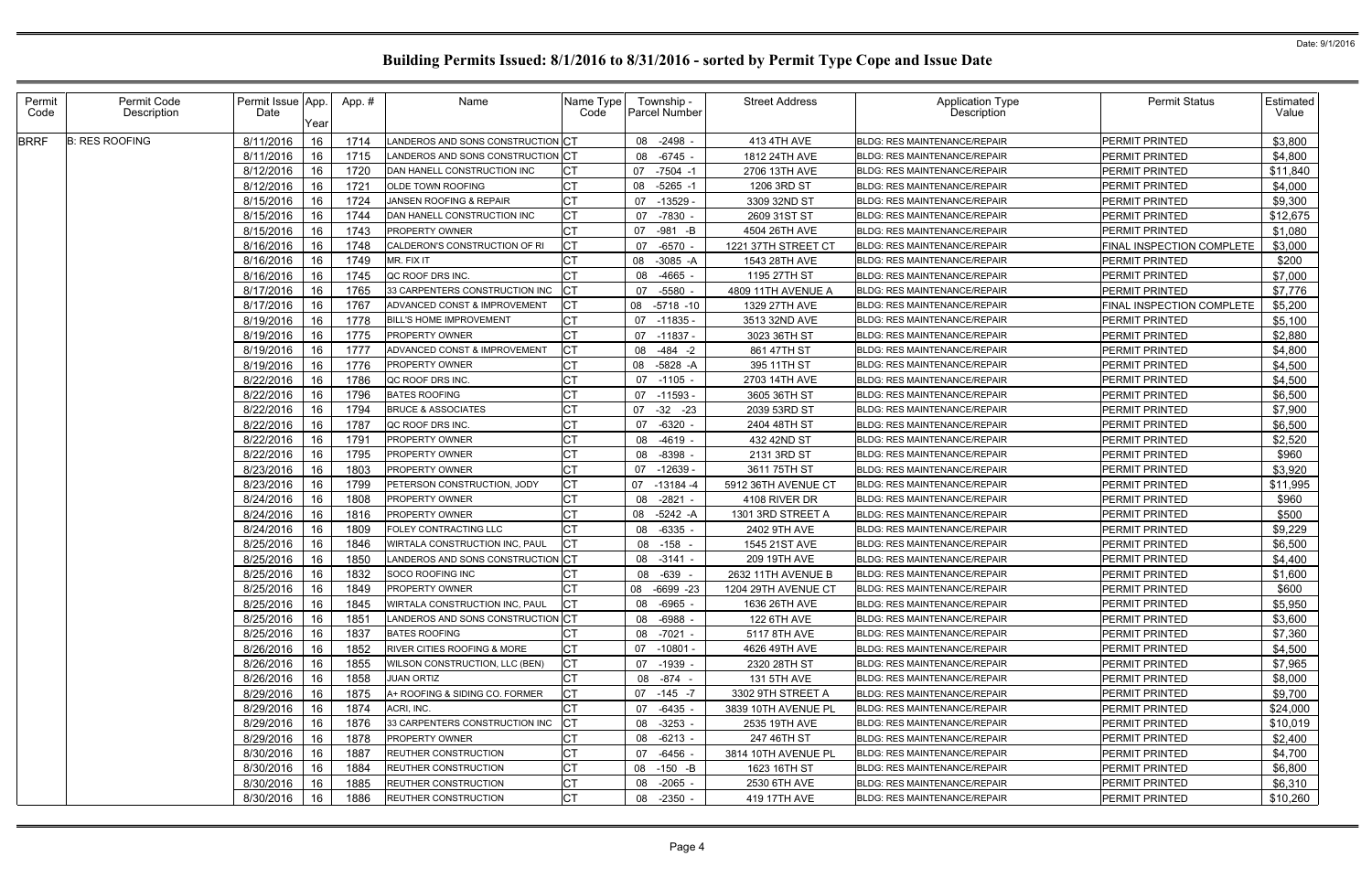| Permit<br>Code | Permit Code<br>Description        | Permit Issue App.<br>Date | Year | App.#                   | Name                                                 | Name Type<br>Code      | Township -<br>Parcel Number |          | <b>Street Address</b> | <b>Application Type</b><br><b>Description</b> | <b>Permit Status</b>      | Estimated<br>Value |
|----------------|-----------------------------------|---------------------------|------|-------------------------|------------------------------------------------------|------------------------|-----------------------------|----------|-----------------------|-----------------------------------------------|---------------------------|--------------------|
| <b>BRRF</b>    | <b>B: RES ROOFING</b>             | 8/30/2016                 | 16   | 1888                    | <b>REUTHER CONSTRUCTION</b>                          |                        | $-4721 -$<br>08             |          | 2606 13TH AVE         | <b>BLDG: RES MAINTENANCE/REPAIR</b>           | PERMIT PRINTED            | \$10,545           |
|                |                                   | 8/30/2016                 | 16   | 1881                    | SOCO ROOFING INC                                     | <b>CT</b>              | 08 -640 -                   |          | 1160 26TH STREET A    | <b>BLDG: RES MAINTENANCE/REPAIR</b>           | PERMIT PRINTED            | \$2,990            |
|                |                                   | 8/31/2016                 | 16   | 1893                    | MCDERMOTT CONSTRUCTION                               | <b>CT</b>              | 07<br>$-10209$              |          | 4749 19TH AVE         | <b>BLDG: RES MAINTENANCE/REPAIR</b>           | PERMIT PRINTED            | \$8,000            |
|                |                                   | 8/31/2016                 | 16   | 1899                    | JANSEN ROOFING & REPAIR                              | <b>CT</b>              | 07<br>$-6684$               |          | 3901 15TH AVE         | BLDG: RES MAINTENANCE/REPAIR                  | PERMIT PRINTED            | \$7,398            |
|                |                                   | 8/31/2016                 | 16   | 1901                    | ALL MAJOR RESTORATIONS LLC                           | <b>CT</b>              | $-2719$ -<br>08             |          | 407 52ND ST           | <b>BLDG: RES MAINTENANCE/REPAIR</b>           | PERMIT PRINTED            | \$10,000           |
|                |                                   | 8/31/2016                 | 16   | 1902                    | 3 B'S CONSTRUCTION & HOME IMPR                       | <b>CT</b>              | 08 - 3866                   |          | 2326 7TH ST           | <b>BLDG: RES MAINTENANCE/REPAIR</b>           | PERMIT PRINTED            | \$3,900            |
|                |                                   | 8/31/2016                 | 16   | 1895                    | <b>GREEN VALLEY CONSTRUCTION INC.</b>                | <b>CT</b>              | 08 -4610 -                  |          | 419 43RD ST           | <b>BLDG: RES MAINTENANCE/REPAIR</b>           | PERMIT PRINTED            | \$3,000            |
|                |                                   | permit count:             |      | 94                      |                                                      |                        |                             |          |                       | <b>Permit code valuation:</b>                 |                           | \$637,290          |
| <b>BRSA</b>    | <b>B: RES ADDITION</b>            | 8/9/2016                  | 16   | 1659                    | <b>CARSON CONSTRUCTION</b>                           | <b>CT</b>              | 07<br>$-14832 -$            |          | 4114 16TH AVE         | <b>BLDG: RES ADDITION</b>                     | PERMIT PRINTED            | \$23,520           |
|                |                                   | 8/30/2016                 | 16   | 1879                    | CRAIG MACK CONSTRUCTION                              | <b>CT</b>              | 07<br>-11479 -              |          | 3412 54TH ST          | <b>BLDG: RES ADDITION</b>                     | PERMIT PRINTED            | \$40,000           |
|                |                                   | permit count:             |      | $\overline{\mathbf{2}}$ |                                                      |                        |                             |          |                       | <b>Permit code valuation:</b>                 |                           | \$63,520           |
| <b>BRSD</b>    | <b>B: RES SIDING</b>              | 8/1/2016                  | 16   | 1595                    | FANTH-CURRY HOME IMPRV CO                            | <b>CT</b>              | 07 -1294 -                  |          | 3225 24TH AVE         | <b>BLDG: RES MAINTENANCE/REPAIR</b>           | PERMIT PRINTED            | \$6,045            |
|                |                                   | 8/2/2016                  | 16   | 1615                    | DAN HANELL CONSTRUCTION INC                          | <b>CT</b>              | $-11547 -$<br>07            |          | 4745 20TH AVE         | <b>BLDG: RES MAINTENANCE/REPAIR</b>           | PERMIT PRINTED            | \$14,430           |
|                |                                   | 8/2/2016                  | 16   | 1618                    | <b>REUTHER CONSTRUCTION</b>                          | <b>CT</b>              | 08<br>-8470 -               |          | 1862 18TH AVE         | <b>BLDG: RES MAINTENANCE/REPAIR</b>           | PERMIT PRINTED            | \$12,883           |
|                |                                   | 8/4/2016                  | 16   | 1651                    | PROPERTY OWNER                                       | <b>CT</b>              | 08 -5919 -                  |          | 714 4TH AVE           | <b>BLDG: RES MAINTENANCE/REPAIR</b>           | PERMIT PRINTED            | \$2,625            |
|                |                                   | 8/18/2016                 | 16   | 1771                    | BEST IMPROVEMENT COMPANY, INC                        | CT                     | 08 -273                     |          | 1519 30TH AVE         | <b>BLDG: RES MAINTENANCE/REPAIR</b>           | PERMIT PRINTED            | \$3,920            |
|                |                                   | 8/24/2016                 | 16   | 1807                    | <b>PROPERTY OWNER</b>                                | <b>CT</b>              | $-2821$<br>08               |          | 4108 RIVER DR         | <b>BLDG: RES MAINTENANCE/REPAIR</b>           | PERMIT PRINTED            | \$2,450            |
|                |                                   | 8/24/2016                 | 16   | 1806                    | QC ROOF DRS INC.                                     | СT                     | 08                          | -4137 -6 | 2624 7TH ST           | <b>BLDG: RES MAINTENANCE/REPAIR</b>           | PERMIT PRINTED            | \$8,500            |
|                |                                   | 8/29/2016                 | 16   | 1874                    | ACRI, INC.                                           | CT                     | 07<br>$-6435$               |          | 3839 10TH AVENUE PL   | <b>BLDG: RES MAINTENANCE/REPAIR</b>           | PERMIT PRINTED            | \$24,000           |
|                |                                   | 8/29/2016                 | 16   | 1873                    | ACRI, INC.                                           |                        | $-3835$ -<br>08             |          | 1607 16TH ST          | <b>BLDG: RES MAINTENANCE/REPAIR</b>           | PERMIT PRINTED            | \$12,000           |
|                |                                   | 8/31/2016                 | 16   | 1893                    | MCDERMOTT CONSTRUCTION                               | <b>CT</b>              | 07<br>$-10209 -$            |          | 4749 19TH AVE         | <b>BLDG: RES MAINTENANCE/REPAIR</b>           | PERMIT PRINTED            | \$8,000            |
|                |                                   | 8/31/2016                 | 16   | 1901                    | ALL MAJOR RESTORATIONS LLC                           | <b>CT</b>              | 08<br>$-2719$ -             |          | 407 52ND ST           | <b>BLDG: RES MAINTENANCE/REPAIR</b>           | PERMIT PRINTED            | \$10,000           |
|                |                                   | permit count:             |      | 11                      |                                                      |                        |                             |          |                       | <b>Permit code valuation:</b>                 |                           | \$104,853          |
| <b>BSEZ</b>    | B: EZ/COML, SIGN                  | 8/3/2016                  | 16   | 1644                    | ACME SIGN COMPANY INC                                | <b>CT</b>              | 07 -344 -6                  |          | 4410 16TH ST          | <b>BLDG: SIGN</b>                             | PERMIT PRINTED            | \$12,700           |
|                |                                   | permit count:             |      |                         |                                                      |                        |                             |          |                       | <b>Permit code valuation:</b>                 |                           | \$12,700           |
| <b>BSFH</b>    | <b>B: RES SINGLE FAMILY</b>       | 8/9/2016                  | 16   | 1451                    | HABITAT FOR HUMANITY-QC<br>KOEHLER ELECTRIC INC, J W | <b>CT</b><br><b>SC</b> | 08 -1027 -                  |          | <b>518 4TH AVE</b>    | BLDG:RES/NEW, SINGLE FAMILY DETACHED          | PERMIT PRINTED            | \$88,700           |
|                |                                   | 8/11/2016                 | 16   | 1652                    | <b>PROPERTY OWNER</b><br><b>TRINITY ELECTRIC</b>     | <b>CT</b><br><b>SC</b> | 07 -242 -1                  |          | 4724 28TH AVE         | <b>ENG: DRAINAGE PERMIT</b>                   | PERMIT PRINTED            | \$0                |
|                |                                   | permit count:             |      | $\overline{\mathbf{2}}$ |                                                      |                        |                             |          |                       | <b>Permit code valuation:</b>                 |                           | \$88,700           |
| <b>BSMT</b>    | <b>B: RES BASEMENT WATERPROOF</b> | 8/4/2016                  | 16   | 1634                    | <b>PREMIUM CONTRACTING</b>                           | <b>CT</b>              | 08 -3099 -A                 |          | 1956 11TH AVENUE CT   | <b>BLDG: RES MAINTENANCE/REPAIR</b>           | FINAL INSPECTION COMPLETE | \$6,000            |
|                |                                   | 8/9/2016                  | 16   | 1684                    | ABSOLUTELY DRY BASEMENT WATERP CT                    |                        | 07 -11879 -                 |          | 3411 53RD ST          | <b>BLDG: RES MAINTENANCE/REPAIR</b>           | PERMIT PRINTED            | \$4,200            |
|                |                                   | 8/16/2016                 | 16   | 1751                    | ABSOLUTELY DRY BASEMENT WATERP CT                    |                        | $-484 - 2$<br>08            |          | 861 47TH ST           | <b>BLDG: RES MAINTENANCE/REPAIR</b>           | PERMIT PRINTED            | \$9,300            |
|                |                                   | 8/25/2016                 | 16   | 1839                    | MIDWEST RECONSTRUCTION CO                            | <b>CT</b>              | 07 -9529 -                  |          | 3521 49TH ST          | <b>BLDG: RES MAINTENANCE/REPAIR</b>           | PERMIT PRINTED            | \$6,329            |
|                |                                   | 8/30/2016                 | 16   | 1891                    | MIDWEST RECONSTRUCTION CO                            | <b>CT</b>              | 08 -2362 -                  |          | 421 18TH AVE          | <b>BLDG: RES MAINTENANCE/REPAIR</b>           | PERMIT PRINTED            | \$8,507            |
|                |                                   |                           |      |                         | MIDWEST RECONSTRUCTION CO                            | СT                     |                             |          |                       |                                               |                           |                    |
|                |                                   | 8/30/2016                 | 16   | 1890                    | MIDWEST RECONSTRUCTION CO                            | <b>CT</b>              | 08 -6878 -                  |          | 1454 23RD AVE         | <b>BLDG: RES MAINTENANCE/REPAIR</b>           | PERMIT PRINTED            | \$19,214           |
|                |                                   | permit count:             |      | 6                       |                                                      |                        |                             |          |                       | <b>Permit code valuation:</b>                 |                           | \$53,550           |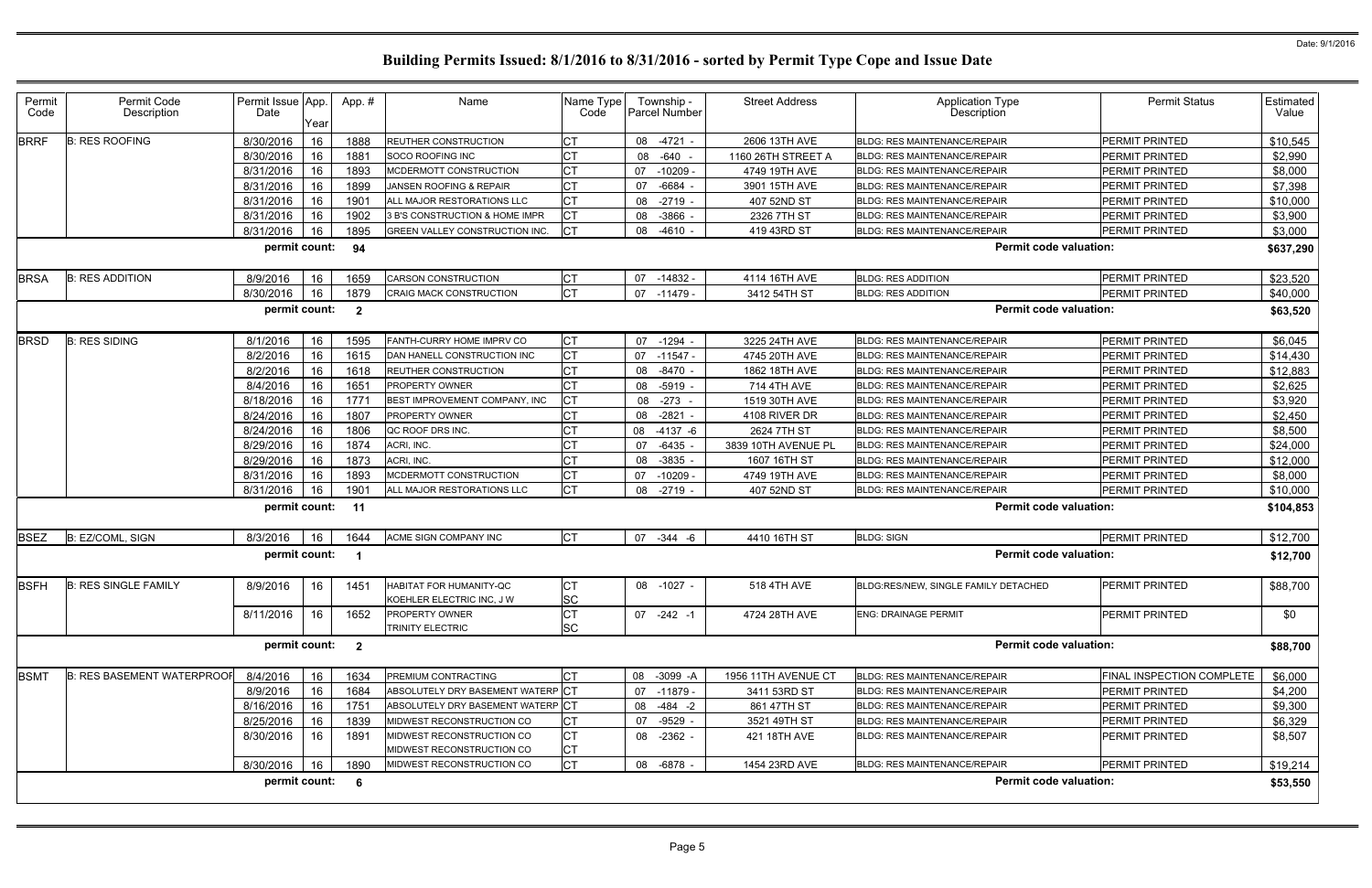| Permit<br>Code   | Permit Code<br>Description   | Permit Issue App.<br>Date | Year | App.# | Name                                                 | Name Type<br>Code      | Township -<br><b>Parcel Number</b> | <b>Street Address</b> | Application Type<br>Description      | <b>Permit Status</b>                  | Estimated<br>Value |
|------------------|------------------------------|---------------------------|------|-------|------------------------------------------------------|------------------------|------------------------------------|-----------------------|--------------------------------------|---------------------------------------|--------------------|
| <b>BWAL</b>      | <b>B: RETAINING WALL</b>     | 8/3/2016                  | 16   | 1645  | HERITAGE LANDSCAPE DESIGN, INC                       | IСT                    | 07 -1204 -                         | 1415 30TH ST          | <b>BLDG: RES MAINTENANCE/REPAIR</b>  | PERMIT PRINTED                        | \$28,745           |
|                  |                              | permit count:             |      | - 1   |                                                      |                        |                                    |                       | <b>Permit code valuation:</b>        |                                       | \$28,745           |
| <b>BWKH</b>      | <b>B: WRECK HOUSE</b>        | 8/24/2016                 | 16   | 1753  | VALLEY CONSTRUCTION COMPANY                          | IСТ                    | 08 -2850 -                         | 2028 5TH AVE          | <b>WRECK: 1 FAMILY HOUSE</b>         | PERMIT PRINTED                        | \$0                |
|                  |                              | 8/25/2016                 | 16   | 1848  | <b>BUILD TO SUIT INC</b>                             | <b>CT</b>              | $-335 -53$<br>07                   | 3915 38TH ST          | <b>NRECK: 1 FAMILY HOUSE</b>         | PERMIT PRINTED                        | \$0                |
|                  |                              | 8/26/2016                 | 16   | 1269  | COOPMAN TRUCKING & EXCAVATING                        | IСТ                    | 08 -4137 -2                        | 2608 7TH ST           | <b>NRECK: 1 FAMILY HOUSE</b>         | PERMIT PRINTED                        | \$0                |
|                  |                              | permit count:             |      | -3    |                                                      |                        |                                    |                       | <b>Permit code valuation:</b>        |                                       | \$0                |
| DRN <sub>1</sub> | <b>ENG: CLASS 1 DRAINAGE</b> | 8/1/2016                  | 16   | 1599  | PROPERTY OWNER                                       | <b>CT</b>              | 08 -1884 -                         | 1815 18TH STREET A    | <b>BLDG: GARAGES/CARPORTS</b>        | PERMIT PRINTED                        | \$8,400            |
|                  |                              | 8/3/2016                  | 16   | 1645  | <b>HERITAGE LANDSCAPE DESIGN, INC</b>                | <b>CT</b>              | 07<br>$-1204$ -                    | 1415 30TH ST          | <b>BLDG: RES MAINTENANCE/REPAIR</b>  | PERMIT PRINTED                        | \$28,745           |
|                  |                              | 8/3/2016                  | 16   | 1635  | EMERY CONSTRUCTION GROUP, INC                        | СT                     | 07<br>-12950 -                     | 3905 16TH AVE         | BLDG: RES DRIVEWAY & SIDEWALK        | FINAL INSPECTION COMPLETE             | \$0                |
|                  |                              | 8/3/2016                  | 16   | 1636  | CROSS CONCRETE CONSTRUCTION                          | СT                     | $-623 - 1$<br>07                   | 1935 35TH ST          | <b>ENG: DRAINAGE PERMIT</b>          | FINAL INSPECTION COMPLETE             | \$0                |
|                  |                              | 8/5/2016                  | 16   | 1655  | CCS CONCRETE SERVICE                                 | IСТ                    | $-12096$<br>07                     | 3421 56TH STREET PL   | BLDG: RES DRIVEWAY & SIDEWALK        | PERMIT PRINTED                        | \$0                |
|                  |                              | 8/5/2016                  | 16   | 1652  | <b>PROPERTY OWNER</b>                                |                        | 07<br>$-242 - 1$                   | 4724 28TH AVE         | <b>ENG: DRAINAGE PERMIT</b>          | PERMIT PRINTED                        | \$0                |
|                  |                              |                           |      |       | TRINITY ELECTRIC                                     | <b>SC</b>              |                                    |                       |                                      |                                       |                    |
|                  |                              | 8/5/2016                  | 16   | 1656  | PROPERTY OWNER                                       | СT                     | 08 -2073 -                         | 630 25TH ST           | <b>BLDG: RES MAINTENANCE/REPAIR</b>  | PERMIT PRINTED                        | \$2,000            |
|                  |                              | 8/5/2016                  | 16   | 1658  | COACH HOUSE GARAGES                                  | <b>CT</b>              | $-6695$<br>08                      | 1848 18TH AVE         | <b>BLDG: GARAGES/CARPORTS</b>        | PERMIT PRINTED                        | \$15,759           |
|                  |                              | 8/9/2016                  | 16   | 982   | MMEL CONSTRUCTION<br>ROCK RIVER ELECTRIC INC         | СT<br><b>SC</b>        | 07 -15062 -                        | 6400 44TH AVE         | <b>BLDG: COML ADDITION</b>           | FINAL INSPECTION COMPLETE             | \$125,000          |
|                  |                              | 8/9/2016                  | 16   | 1451  | HABITAT FOR HUMANITY-QC<br>KOEHLER ELECTRIC INC, J W | <b>CT</b><br><b>SC</b> | 08 -1027 -                         | 518 4TH AVE           | BLDG:RES/NEW, SINGLE FAMILY DETACHED | PERMIT PRINTED                        | \$88,700           |
|                  |                              | 8/15/2016                 | 16   | 1717  | EMERY CONSTRUCTION GROUP, INC                        | <b>CT</b>              | $-108 - A$<br>07                   | 1610 29TH STREET DR   | <b>BLDG: RES DRIVEWAY</b>            | FINAL INSPECTION COMPLETE             | \$0                |
|                  |                              | 8/16/2016                 | 16   | 1747  | CROSS CONCRETE CONSTRUCTION                          | СT                     | 08<br>$-8839 - 16$                 | 1315 A 9TH ST         | ENG: DRAINAGE PERMIT                 | FINAL INSPECTION COMPLETE             | \$0                |
|                  |                              | 8/17/2016                 | 16   | 1769  | <b>PROPERTY OWNER</b>                                | IСТ                    | $-2320$<br>07                      | 2924 24TH AVENUE A    | <b>ENG: DRAINAGE PERMIT</b>          | PERMIT PRINTED                        | \$0                |
|                  |                              | 8/22/2016                 | 16   | 1785  | ALL MAJOR RESTORATIONS LLC                           | <b>CT</b>              | $-292$<br>08                       | 2719 16TH ST          | <b>BLDG: GARAGES/CARPORTS</b>        | PERMIT PRINTED                        | \$12,000           |
|                  |                              | 8/22/2016                 | 16   | 1789  | <b>KLARKOWSKI CONSTRUCTION</b>                       | IСТ                    | 08<br>-6699 -7                     | 2660 12TH ST          | <b>ENG: DRAINAGE PERMIT</b>          | PERMIT PRINTED                        | \$0                |
|                  |                              | 8/24/2016                 | 16   | 1753  | /ALLEY CONSTRUCTION COMPANY                          | Iст                    | $-2850$<br>08                      | 2028 5TH AVE          | <b>WRECK: 1 FAMILY HOUSE</b>         | PERMIT PRINTED                        | \$0                |
|                  |                              | 8/25/2016                 | 16   | 1818  | CROSS CONCRETE CONSTRUCTION                          | <b>CT</b>              | $-14262$<br>07                     | 3503 12TH STREET CT   | <b>ENG: DRAINAGE PERMIT</b>          | PERMIT PRINTED                        | \$0                |
|                  |                              | 8/25/2016                 | 16   | 1848  | <b>BUILD TO SUIT INC</b>                             | <b>CT</b>              | 07<br>$-335 -53$                   | 3915 38TH ST          | <b>WRECK: 1 FAMILY HOUSE</b>         | PERMIT PRINTED                        | \$0                |
|                  |                              | 8/25/2016                 | 16   | 1842  | UNIQUE CONCRETE DESIGN                               | СT                     | 07<br>-5868                        | 1806 46TH ST          | <b>BLDG: RES DRIVEWAY</b>            | PERMIT PRINTED                        | \$0                |
|                  |                              | 8/29/2016 16              |      | 1860  | CROSS CONCRETE CONSTRUCTION                          | <b>CT</b>              | 07 -8201 -                         | 5427 28TH AVE         | <b>ENG: DRAINAGE PERMIT</b>          | PERMIT PRINTED                        | \$0                |
|                  |                              | 8/29/2016                 | 16   | 1864  | PROPERTY OWNER                                       | <b>CT</b>              | 08 -6645 -                         | 2935 11TH AVENUE A    | <b>ENG: DRAINAGE PERMIT</b>          | PERMIT PRINTED                        | \$0                |
|                  |                              | permit count: 21          |      |       |                                                      |                        |                                    |                       | <b>Permit code valuation:</b>        |                                       | \$280,604          |
| <b>EC</b>        | E: COML ELECTRICAL           | 8/3/2016                  | 16   | 1484  | <b>BUILD TO SUIT INC</b>                             | СT                     | $07 - 14624$                       | 7017 JOHN DEERE PKWY  | <b>BLDG: COML REMODEL</b>            | FINAL INSPECTION COMPLETE   \$107,123 |                    |
|                  |                              |                           |      |       | HORNBUCKLE HEATING & AC                              | <b>SC</b>              |                                    |                       |                                      |                                       |                    |
|                  |                              |                           |      |       | ART-O-LITE ELECTRIC CO                               | <b>SC</b>              |                                    |                       |                                      |                                       |                    |
|                  |                              | 8/5/2016                  | 16   | 1654  | THADDEUS H ELECTRIC INC                              | <b>CT</b>              | 08 -7980 -                         | 1830 6TH AVE          | ELEC: WIRING, MISC                   | FINAL INSPECTION COMPLETE             | \$0                |
|                  |                              | 8/8/2016                  | 16   | 1623  | TRUSS PLUS INC<br>TRI-CITY ELECTRIC COMPANY          | СT<br><b>SC</b>        | 07 -12777 -                        | 4004 38TH AVE         | <b>BLDG: COML MAINTENANCE/REPAIR</b> | <b>PERMIT PRINTED</b>                 | \$75,000           |
|                  |                              | 8/9/2016                  | 16   | 1536  | ANCHOR SIGN, INC<br>SHAW ELECTRIC INC                | <b>CT</b><br><b>SC</b> | 07 -14546 -                        | 3831 41ST AVENUE DR   | <b>BLDG: SIGN</b>                    | PERMIT PRINTED                        | \$24,163           |
|                  |                              | 8/10/2016                 | 16   | 1700  | LAKEWOOD ELECTRIC AND GENERATO CT                    |                        | 07 -39 -A                          | 2110 53RD ST          | ELEC: WIRING, MISC                   | FINAL INSPECTION COMPLETE             | \$0                |
|                  |                              | 8/15/2016                 | 16   | 982   | MMEL CONSTRUCTION<br>ROCK RIVER ELECTRIC INC         | <b>SC</b>              | 07 -15062 -                        | 6400 44TH AVE         | <b>BLDG: COML ADDITION</b>           | PERMIT PRINTED                        | \$125,000          |
|                  |                              |                           |      |       |                                                      |                        |                                    |                       |                                      |                                       |                    |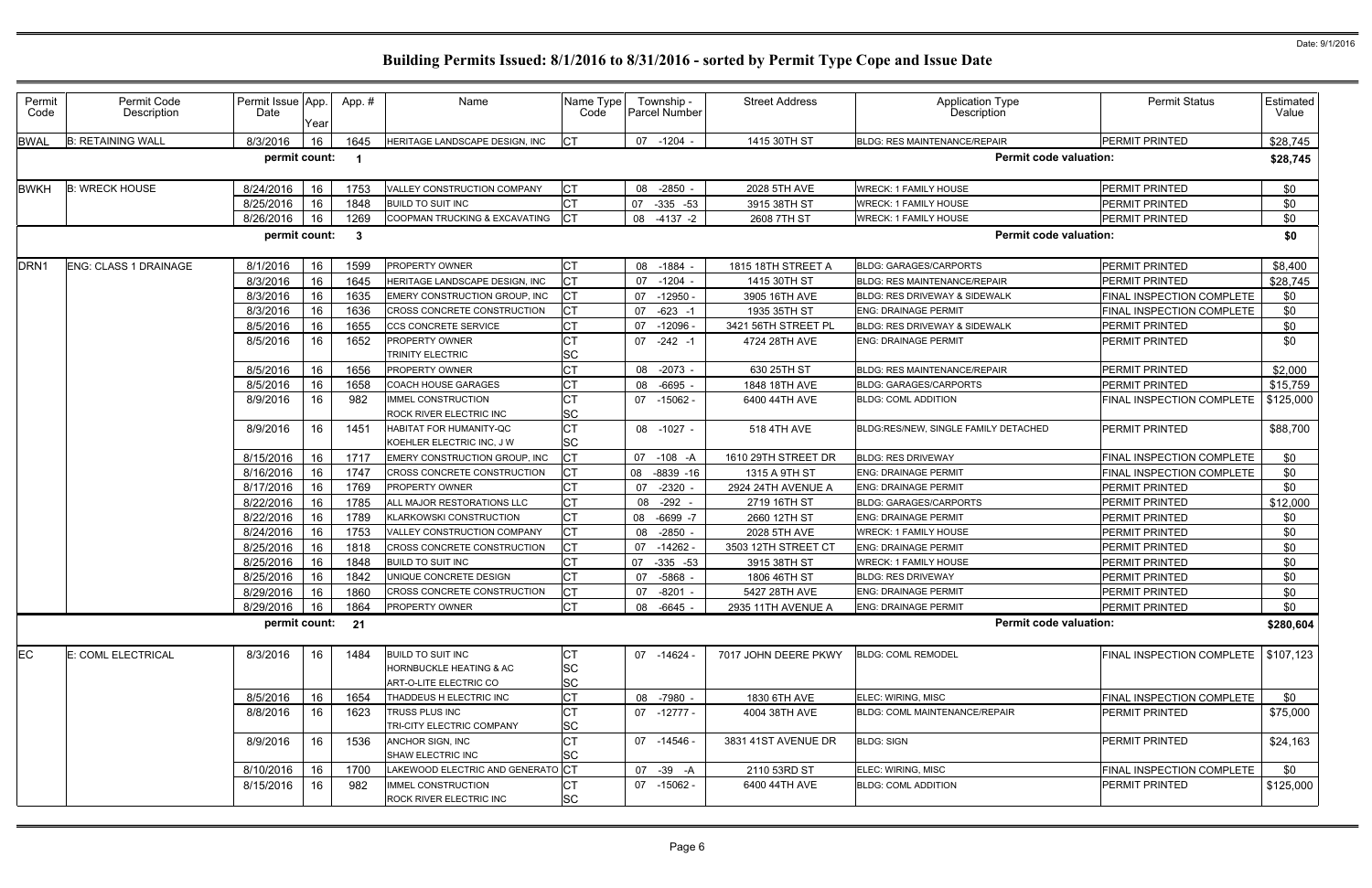| Permit<br>Code | Permit Code<br>Description | Permit Issue App.<br>Date | Year | App.#                   | Name                                                                               | Name Type<br>Code      |    | Township -<br><b>Parcel Number</b> | <b>Street Address</b>                   | <b>Application Type</b><br>Description   | <b>Permit Status</b>      | Estimated<br>Value |
|----------------|----------------------------|---------------------------|------|-------------------------|------------------------------------------------------------------------------------|------------------------|----|------------------------------------|-----------------------------------------|------------------------------------------|---------------------------|--------------------|
| EC             | E: COML ELECTRICAL         | 8/17/2016                 | 16   | 1768                    | POINT ELECTRIC                                                                     | <b>CT</b>              |    | 07 -544                            | 4204 AVENUE OF THE CITIES ELEC: REMODEL |                                          | <b>PERMIT PRINTED</b>     | \$0                |
|                |                            | permit count:             |      | - 7                     |                                                                                    |                        |    |                                    |                                         | <b>Permit code valuation:</b>            |                           | \$331,286          |
| <b>ENA</b>     | <b>B: RES SIDEWALK</b>     | 8/3/2016                  | 16   | 1635                    | <b>EMERY CONSTRUCTION GROUP, INC</b>                                               | <b>CT</b>              | 07 | $-12950 -$                         | 3905 16TH AVE                           | BLDG: RES DRIVEWAY & SIDEWALK            | FINAL INSPECTION COMPLETE | \$0                |
|                |                            | 8/5/2016                  | 16   | 1655                    | <b>CCS CONCRETE SERVICE</b>                                                        | <b>CT</b>              | 07 | $-12096$                           | 3421 56TH STREET PL                     | <b>BLDG: RES DRIVEWAY &amp; SIDEWALK</b> | FINAL INSPECTION COMPLETE | \$0                |
|                |                            | permit count:             |      | $\overline{\mathbf{2}}$ |                                                                                    |                        |    |                                    |                                         | <b>Permit code valuation:</b>            |                           | \$0                |
| <b>ENB</b>     | <b>B: RES DRIVEWAY</b>     | 8/3/2016                  | 16   | 1635                    | EMERY CONSTRUCTION GROUP, INC                                                      | <b>CT</b>              | 07 | $-12950$                           | 3905 16TH AVE                           | BLDG: RES DRIVEWAY & SIDEWALK            | FINAL INSPECTION COMPLETE | \$0                |
|                |                            | 8/5/2016                  | 16   | 1655                    | <b>CCS CONCRETE SERVICE</b>                                                        | СT                     | 07 | $-12096$                           | 3421 56TH STREET PL                     | <b>BLDG: RES DRIVEWAY &amp; SIDEWALK</b> | FINAL INSPECTION COMPLETE | \$0                |
|                |                            | 8/8/2016                  | 16   | 1666                    | CROSS CONCRETE CONSTRUCTION                                                        | <b>CT</b>              |    | 08 -183 -9                         | 2412 1ST STREET CT                      | <b>BLDG: RES DRIVEWAY</b>                | FINAL INSPECTION COMPLETE | \$0                |
|                |                            | 8/9/2016                  | 16   | 1691                    | <b>CB RENOVATIONS</b>                                                              | <b>CT</b>              | 08 | $-8415 - 17$                       | 2324 15TH AVE                           | <b>BLDG: RES DRIVEWAY</b>                | FINAL INSPECTION COMPLETE | \$0                |
|                |                            | 8/15/2016                 | 16   | 1717                    | <b>EMERY CONSTRUCTION GROUP, INC</b>                                               | СT                     | 07 | $-108 - A$                         | 1610 29TH STREET DR                     | <b>BLDG: RES DRIVEWAY</b>                | FINAL INSPECTION COMPLETE | \$0                |
|                |                            | 8/25/2016                 | 16   | 1842                    | UNIQUE CONCRETE DESIGN                                                             | <b>CT</b>              | 07 | -5868                              | 1806 46TH ST                            | <b>BLDG: RES DRIVEWAY</b>                | PERMIT PRINTED            | \$0                |
|                |                            | permit count:             |      | - 6                     |                                                                                    |                        |    |                                    |                                         | <b>Permit code valuation:</b>            |                           | \$0                |
| ER             | E: RES ELECTRICAL          | 8/3/2016                  | 16   | 1118                    | ZELNIO CONSTRUCTION, JOHN<br>MAHIEU ELECTRIC CO INC                                | <b>CT</b><br><b>SC</b> |    | 07 -12971 -                        | 3904 16TH AVE                           | <b>BLDG: RES ADDITION</b>                | <b>PERMIT PRINTED</b>     | \$18,000           |
|                |                            | 8/8/2016                  | 16   | 1662                    | ELECTRIC DOCTOR SERVICE LLC                                                        | <b>CT</b>              |    | 08 -7543 -                         | 2134 15TH STREET A                      | ELEC: WIRING, MISC                       | <b>PERMIT PRINTED</b>     | \$0                |
|                |                            | 8/10/2016                 | 16   | 1112                    | <b>PROPERTY OWNER</b>                                                              | СT                     | 08 | $-220 - 4$                         | 627 32ND AVE                            | <b>BLDG: RES ADDITION</b>                | PERMIT PRINTED            | \$27,456           |
|                |                            | 8/10/2016                 | 16   | 1701                    | PROPERTY OWNER                                                                     | СT                     | 08 | $-2530 -$                          | 1911 13TH ST                            | <b>ELEC: REWIRE</b>                      | PERMIT PRINTED            | \$0                |
|                |                            | 8/11/2016                 | 16   | 1713                    | JOHNSON ELECTRIC CO, K C                                                           | СT                     |    | 08 -58<br>$\overline{\phantom{a}}$ | 1411 26TH ST                            | ELEC: SERVICE                            | FINAL INSPECTION COMPLETE | \$0                |
|                |                            | 8/15/2016                 | 16   | 1723                    | TRI-CITY ELECTRIC COMPANY                                                          | СT                     |    | 07 -1398 -                         | 2442 31ST ST                            | ELEC: SERVICE                            | FINAL INSPECTION COMPLETE | \$0                |
|                |                            | 8/15/2016                 | 16   | 1736                    | <b>BICKLE ELETRIC CONTRACTING CO</b>                                               | <b>CT</b>              | 08 | $-7091 -$                          | 1808 9TH ST                             | ELEC: SERVICE                            | FINAL INSPECTION COMPLETE | \$0                |
|                |                            | 8/17/2016                 | 16   | 1755                    | L & L ELECTRIC INC                                                                 | СT                     | 07 | $-6481 -$                          | 3800 10TH AVENUE CT                     | ELEC: REWIRE                             | PERMIT PRINTED            | \$0                |
|                |                            | 8/17/2016                 | 16   | 1759                    | & L ELECTRIC INC                                                                   | СT                     | 07 | $-6658 -$                          | 3708 13TH AVE                           | ELEC: SERVICE                            | <b>PERMIT PRINTED</b>     | \$0                |
|                |                            | 8/17/2016                 | 16   | 1757                    | <b>&amp; L ELECTRIC INC</b>                                                        | СT                     | 07 | -7647 -                            | 2511 23RD AVENUE CT                     | ELEC: WIRING, MISC                       | PERMIT PRINTED            | \$0                |
|                |                            | 8/17/2016                 | 16   | 1499                    | <b>COACH HOUSE GARAGES</b><br>THADDEUS H ELECTRIC INC                              | СT<br><b>SC</b>        |    | 08 -1900 -A                        | 1823 18TH ST                            | <b>BLDG: GARAGES/CARPORTS</b>            | FINAL INSPECTION COMPLETE | \$0                |
|                |                            | 8/17/2016                 | 16   | 1758                    | L & L ELECTRIC INC                                                                 | СT                     | 08 | -3099 -A                           | 1956 11TH AVENUE CT                     | ELEC: SERVICE                            | <b>PERMIT PRINTED</b>     | \$0                |
|                |                            | 8/17/2016                 | 16   | 1756                    | <b>&amp; L ELECTRIC INC</b>                                                        | СT                     |    | 08 -898                            | 136 5TH AVE                             | <b>ELEC: REWIRE</b>                      | <b>PERMIT PRINTED</b>     | \$0                |
|                |                            | 8/24/2016   16            |      | 1433                    | PROPERTY OWNER<br><b>HANSSEN ELECTRIC</b>                                          | ЮI<br><b>SC</b>        |    | 07 -15035 -                        | 6100 34TH AVENUE A CT                   | <b>BLDG: SWIMMING POOL</b>               | FINAL INSPECTION COMPLETE | \$0                |
|                |                            | 8/25/2016                 | 16   | 1827                    | <b>SUMMIT ELECTRIC LLC</b>                                                         | СT                     | 07 | -12204 -                           | 3539 12TH AVE                           | ELEC: SERVICE                            | PERMIT PRINTED            | \$0                |
|                |                            | 8/26/2016                 | 16   | 1366                    | <b>PROPERTY OWNER</b>                                                              | <b>CT</b>              | 07 | -13370 -                           | 3201 40TH ST                            | <b>BLDG: RES MAINTENANCE/REPAIR</b>      | PERMIT PRINTED            | \$2,500            |
|                |                            | 8/26/2016                 | 16   | 1752                    | WERNER RESTORATION SVCS INC<br>AMERICAN ELECTRIC INC                               | <b>CT</b><br><b>SC</b> |    | 07 -9011 -                         | 3740 19TH AVE                           | <b>BLDG: RES MAINTENANCE/REPAIR</b>      | PERMIT PRINTED            | \$143,190          |
|                |                            | 8/29/2016                 | 16   | 1255                    | HOMETOWN PLUMBING AND HEATING<br><b>PROPERTY OWNER</b><br><b>CAMPBELL ELECTRIC</b> | <b>SC</b><br>СT<br>SC  |    | 07 -14843 -                        | 3445 19TH AVE                           | BLDG:RES/NEW, SINGLE FAMILY DETACHED     | <b>PERMIT PRINTED</b>     | \$131,000          |
|                |                            | 8/29/2016                 | 16   | 1652                    | <b>PROPERTY OWNER</b><br><b>TRINITY ELECTRIC</b>                                   | <b>CT</b><br><b>SC</b> |    | $07 -242 -1$                       | 4724 28TH AVE                           | <b>ENG: DRAINAGE PERMIT</b>              | <b>PERMIT PRINTED</b>     | \$0                |
|                |                            | 8/29/2016                 | 16   | 1869                    | TRI-CITY ELECTRIC COMPANY                                                          | <b>CT</b>              |    | 08 -234 -                          | 2828 16TH ST                            | <b>ELEC: SERVICE</b>                     | FINAL INSPECTION COMPLETE | \$0                |
|                |                            | 8/29/2016                 | 16   | 1861                    | THADDEUS H ELECTRIC INC                                                            | СT                     |    | 08 -7958 -                         | 2033 14TH ST                            | ELEC: SERVICE                            | PERMIT PRINTED            | \$0                |
|                |                            | 8/30/2016                 | 16   | 1224                    | DAXON CONSTRUCTION INC.<br>PETERSEN PLUMBING AND HEATING                           | <b>CT</b><br><b>SC</b> |    | 08 -4649 -                         | 610 45TH ST                             | <b>BLDG: RES MAINTENANCE/REPAIR</b>      | <b>PERMIT PRINTED</b>     | \$94,762           |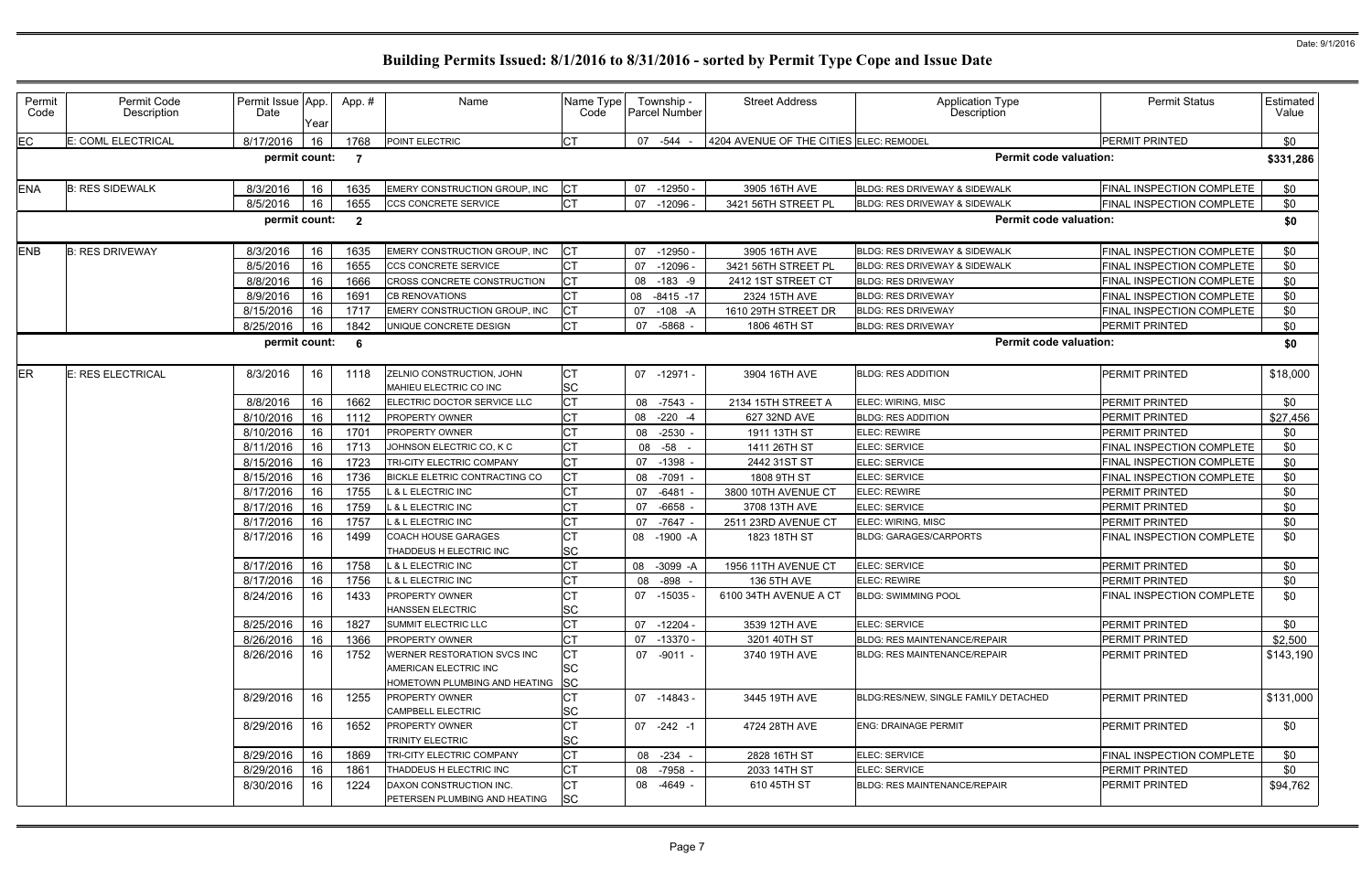| Permit<br>Code | Permit Code<br>Description      | Permit Issue App.<br>Date | Yeaı | App.#                   | Name                                                                                                      | Name Type<br>Code            |                 | Township -<br><b>Parcel Number</b> | <b>Street Address</b>                                | <b>Application Type</b><br>Description | <b>Permit Status</b>      | Estimated<br>Value |
|----------------|---------------------------------|---------------------------|------|-------------------------|-----------------------------------------------------------------------------------------------------------|------------------------------|-----------------|------------------------------------|------------------------------------------------------|----------------------------------------|---------------------------|--------------------|
| ER             | <b>E: RES ELECTRICAL</b>        | 8/30/2016                 | 16   | 1224                    | TRI-CITY ELECTRIC COMPANY                                                                                 | <b>SC</b>                    | 08              | -4649 -                            | 610 45TH ST                                          | <b>BLDG: RES MAINTENANCE/REPAIR</b>    | <b>PERMIT PRINTED</b>     | \$94,762           |
|                |                                 | permit count:             |      | 22                      |                                                                                                           |                              |                 |                                    |                                                      | <b>Permit code valuation:</b>          |                           | \$416,908          |
| ERM6           | E: RES ELCT MTR RECNCT (6 MO)   | 8/1/2016                  | 16   | 1611                    | JOHNSON ELECTRIC CO, K C                                                                                  | <b>CT</b>                    |                 | 08 -58                             | 1411 26TH ST                                         | ELCT: ELCT MTR RECONNCT AFTER 6 MONTHS | <b>PERMIT PRINTED</b>     | \$0                |
|                |                                 | permit count:             |      |                         |                                                                                                           |                              |                 |                                    |                                                      | <b>Permit code valuation:</b>          |                           | \$0                |
| EXC1           | <b>ENG: EZ CLASS 1 DRAINAGE</b> | 8/4/2016                  | 16   | 1633                    | <b>ESTES CONSTRUCTION</b>                                                                                 | <b>CT</b>                    |                 | 08 -4394 -                         | 909 RIVER DR                                         | <b>BLDG: COML MAINTENANCE/REPAIR</b>   | FINAL INSPECTION COMPLETE | \$307,514          |
|                |                                 | permit count:             |      | $\overline{\mathbf{1}}$ |                                                                                                           |                              |                 |                                    |                                                      | <b>Permit code valuation:</b>          |                           | \$307,514          |
| EZC            | E: EZ/COML, ELECTRICAL          | 8/29/2016                 | 16   | 1877                    | KOEHLER ELECTRIC INC, J W                                                                                 | <b>CT</b>                    | 07              | $-347 - 1$                         | 4500 16TH ST                                         | ELEC: REMODEL                          | <b>PERMIT PRINTED</b>     | \$0                |
|                |                                 | permit count:             |      |                         |                                                                                                           |                              |                 |                                    |                                                      | <b>Permit code valuation:</b>          |                           | \$0                |
| EZR            | E: EZ/RES, ELECTRICAL           | 8/2/2016                  | 16   | 1038                    | <b>BM BAGBY INC</b><br><b>DEMARLIE MAINTENANCE</b><br><b>HANSSEN ELECTRIC</b><br><b>BRADY COMPANY, JL</b> | СT<br>SC<br>SC<br>SC         |                 | 08 -9348 -                         | 734 6TH AVENUE CT                                    | BLDG:RES/NEW, 3-4 FAMILY DWELLING      | <b>PERMIT PRINTED</b>     | \$250,000          |
|                |                                 | 8/23/2016                 | 16   | 1451                    | <b>HABITAT FOR HUMANITY-QC</b><br>KOEHLER ELECTRIC INC, J W                                               | <b>CT</b><br><b>SC</b>       |                 | 08 -1027 -                         | 518 4TH AVE                                          | BLDG:RES/NEW, SINGLE FAMILY DETACHED   | PERMIT PRINTED            | \$88,700           |
|                |                                 | permit count:             |      | $\overline{2}$          |                                                                                                           |                              |                 |                                    |                                                      | <b>Permit code valuation:</b>          |                           | \$338,700          |
| LEAD           | B: LEAD ABATEMENT PURPOSES      | 8/10/2016                 | 16   | 1706                    | <b>SWIFT &amp; SWIFT</b>                                                                                  | <b>CT</b>                    |                 | 08 -908                            | 161 6TH AVE                                          | <b>BLDG: RES MAINTENANCE/REPAIR</b>    | <b>PERMIT PRINTED</b>     | \$0                |
|                |                                 | permit count:             |      | - 1                     |                                                                                                           |                              |                 |                                    |                                                      | <b>Permit code valuation:</b>          |                           | \$0                |
| МC             | M: COML MECHANICAL              | 8/2/2016                  | 16   | 1484                    | <b>BUILD TO SUIT INC</b><br>HORNBUCKLE HEATING & AC<br><b>ART-O-LITE ELECTRIC CO</b>                      | СT<br>SC<br>SC               |                 | 07 -14624 -                        | 7017 JOHN DEERE PKWY                                 | <b>BLDG: COML REMODEL</b>              | FINAL INSPECTION COMPLETE | \$107,123          |
|                |                                 | 8/2/2016                  | 16   | 1626                    | HOMETOWN PLUMBING & HEATING CO                                                                            | Iст                          | 07              | -7506                              | 1872 AVENUE OF THE CITIES HTG: ROOFTOP UNIT, REPLACE |                                        | <b>PERMIT PRINTED</b>     | \$0                |
|                |                                 | 8/3/2016                  | 16   | 1638                    | CYPRESS COMMERCIAL, INC                                                                                   | <b>CT</b>                    | 12 <sup>2</sup> | $-1676$                            | 2701 69TH AVENUE CT                                  | HTG: ROOFTOP UNIT, REPLACE             | <b>PERMIT PRINTED</b>     | \$0                |
|                |                                 | 8/8/2016                  | 16   | 1661                    | TOTAL MAINTENANCE INC                                                                                     | <b>CT</b>                    | 07              | $-10841 -$                         | 3113 41ST ST                                         | HTG: OTHER, INSTALL/REPLACE            | PERMIT PRINTED            | \$0                |
|                |                                 | 8/8/2016                  | 16   | 1674                    | BRADY COMPANY, J L                                                                                        | <b>CT</b>                    | 07              | -13431 -                           | 5304 AVENUE OF THE CITIES HTG: ROOFTOP UNIT, REPLACE |                                        | <b>PERMIT PRINTED</b>     | \$0                |
|                |                                 | 8/8/2016                  | 16   | 1675                    | BRADY COMPANY, J L                                                                                        | СT                           | 07              | -9844 -                            | 3807 16TH ST                                         | HTG: FURNACE/AC, REPLACE               | PERMIT PRINTED            | \$0                |
|                |                                 | 8/8/2016                  | 16   | 1673                    | BRADY COMPANY, J L                                                                                        | СT                           |                 | 08 -3434 -                         | 1608 13TH ST                                         | HTG: ROOFTOP UNIT, INSTALL             | PERMIT PRINTED            | \$0                |
|                |                                 | 8/11/2016                 | 16   | 1716                    | KALE HEATING & AC                                                                                         | <b>CT</b>                    | 07              | -12704 -                           | 2120 53RD ST                                         | HTG: ROOFTOP UNIT, REPLACE             | PERMIT PRINTED            | \$0                |
|                |                                 | 8/15/2016                 | 16   | 1153                    | <b>BUILD TO SUIT INC</b><br>LIGHTING MAINTENANCE INC<br>HORNBUCKLE HEATING & AC                           | <b>CT</b><br>SC<br>SC        |                 | 07 -14551 -                        | 711 41ST AVENUE DR                                   | BLDG:COML/NEW, STORES/CUSTOMER SERVICE | <b>PERMIT PRINTED</b>     | \$624,796          |
|                |                                 | 8/15/2016                 | 16   | 1742                    | KALE HEATING & AC                                                                                         | <b>CT</b>                    |                 | 08 -5529 -                         | 415 15TH ST                                          | HTG: FURNACE/AC, REPLACE               | PERMIT PRINTED            | \$0                |
|                |                                 | 8/24/2016                 | 16   | 1813                    | <b>BRADY COMPANY, JL</b>                                                                                  | СT                           | 07              | $-191 - 1$                         | 3939 16TH ST                                         | HTG: OTHER, INSTALL/REPLACE            | PERMIT PRINTED            | \$0                |
|                |                                 | 8/25/2016                 | 16   | 1847                    | <b>BORNHOEFT HEATING &amp; AC</b>                                                                         | СT                           |                 | 08 -522 -                          | 2501 RIVER DR                                        | HTG: AIR CONDITIONING, REPLACE         | PERMIT PRINTED            | \$0                |
|                |                                 | 8/29/2016                 | 16   | 1177                    | <b>EAST MOLINE GLASS</b><br>CARDINAL ELECTRIC COMPANY<br>DEMARLIE MAINTENANCE                             | <b>CT</b><br><b>SC</b><br>SC |                 | 07 -12706 -                        | 2180 53RD ST                                         | <b>BLDG: COML REMODEL</b>              | <b>PERMIT PRINTED</b>     | \$125,000          |
|                |                                 |                           |      |                         | <b>BRADY COMPANY, JL</b>                                                                                  | <b>SC</b>                    |                 |                                    |                                                      |                                        |                           |                    |
|                |                                 | 8/29/2016                 | 16   | 1870                    | <b>FREED HEATING &amp; AC</b>                                                                             | <b>CT</b>                    |                 | 08 -553 -3                         | 2935 4TH AVE                                         | HTG: AIR CONDITIONING, REPLACE         | <b>PERMIT PRINTED</b>     | \$0                |
|                |                                 | 8/31/2016                 | 16   | 1898                    | CRAWFORD HEATING & COOLING                                                                                | <b>CT</b>                    |                 | 08 -4394 -                         | 501 RIVER DR                                         | HTG: BOILER/FURNACE, INSTALL           | PERMIT PRINTED            | \$0                |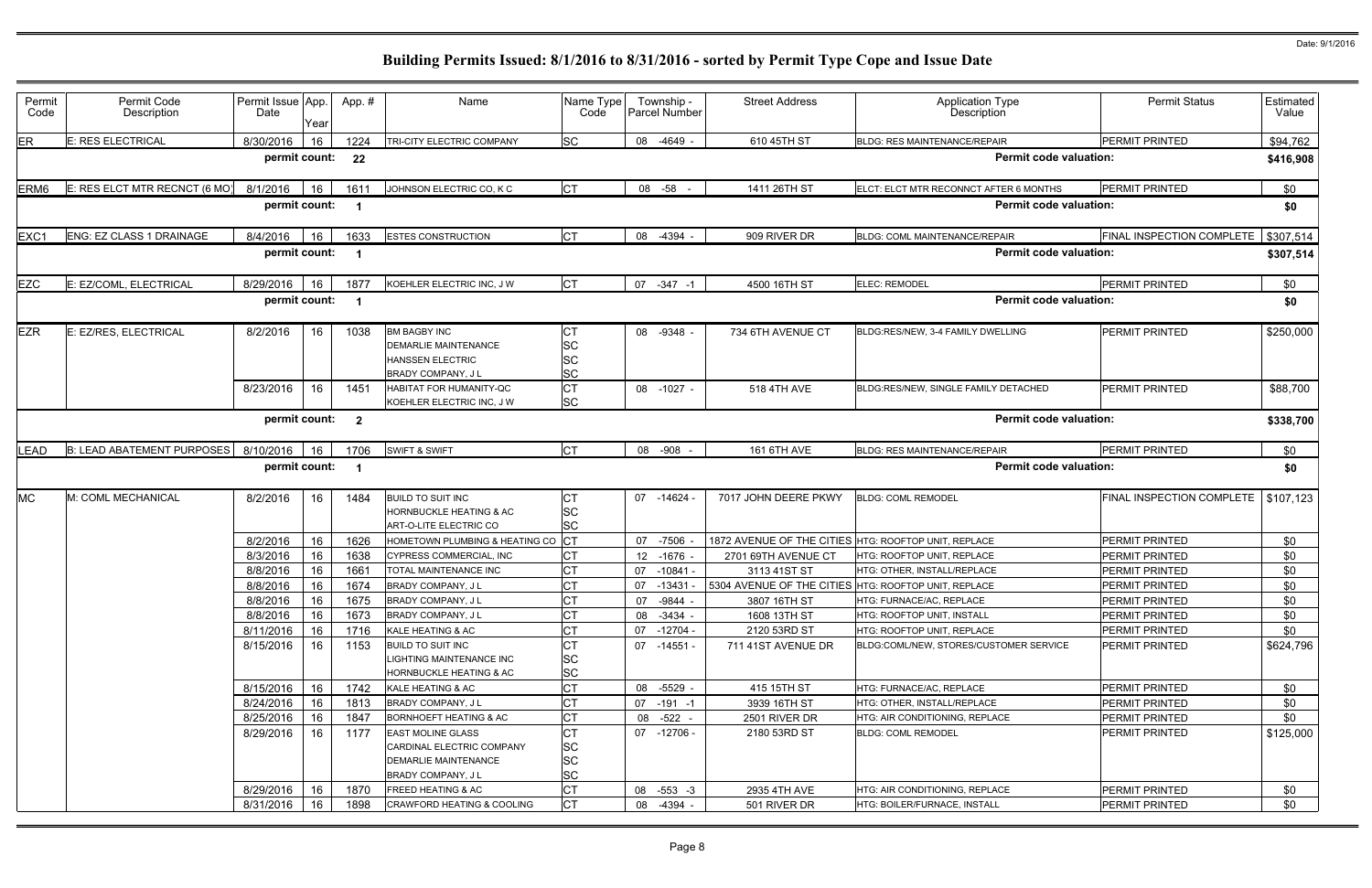| Permit<br>Code | Permit Code<br>Description | Permit Issue App.<br>Date | Year | App.#                   | Name                                                                                                      | Name Type<br>Code                          | Township -<br><b>Parcel Number</b> | <b>Street Address</b> | <b>Application Type</b><br>Description | <b>Permit Status</b>      | Estimated<br>Value |
|----------------|----------------------------|---------------------------|------|-------------------------|-----------------------------------------------------------------------------------------------------------|--------------------------------------------|------------------------------------|-----------------------|----------------------------------------|---------------------------|--------------------|
|                |                            | permit count:             |      | 15                      |                                                                                                           |                                            |                                    |                       | <b>Permit code valuation:</b>          |                           | \$856,919          |
| <b>MEZR</b>    | M: EZ/RES, MECHANICAL      | 8/24/2016                 | 16   | 1038                    | <b>BM BAGBY INC</b><br><b>DEMARLIE MAINTENANCE</b><br><b>HANSSEN ELECTRIC</b><br><b>BRADY COMPANY, JL</b> | IСТ<br><b>SC</b><br><b>SC</b><br><b>SC</b> | 08 -9348 -                         | 734 6TH AVENUE CT     | BLDG:RES/NEW, 3-4 FAMILY DWELLING      | PERMIT PRINTED            | \$250,000          |
|                |                            | permit count:             |      | $\overline{\mathbf{1}}$ |                                                                                                           |                                            |                                    |                       | <b>Permit code valuation:</b>          |                           | \$250,000          |
| MR             | M: RES MECHANICAL          | 8/2/2016                  | 16   | 1627                    | <b>CRAWFORD HEATING &amp; COOLING</b>                                                                     | Iст                                        | -13962 -<br>07                     | 3711 75TH STREET CT   | HTG: AIR CONDITIONING, REPLACE         | PERMIT PRINTED            | \$0                |
|                |                            | 8/2/2016                  | 16   | 1625                    | KLAUER HEATING & AC LTD                                                                                   | C <sub>T</sub>                             | 08<br>$-5638 - 1$                  | 1436 14TH ST          | HTG: FURNACE/AC, REPLACE               | PERMIT PRINTED            | \$0                |
|                |                            | 8/2/2016                  | 16   | 1624                    | QC HEATING & COOLING LLC                                                                                  |                                            | -568<br>08                         | 4600 RIVER DR         | HTG: AIR CONDITIONING, INSTALL         | PERMIT PRINTED            | \$0                |
|                |                            | 8/3/2016                  | 16   | 1641                    | <b>FREED HEATING &amp; AC</b>                                                                             | C <sub>T</sub>                             | $-5375$<br>07                      | 5301 33RD AVE         | HTG: FURNACE/AC, REPLACE               | FINAL INSPECTION COMPLETE | \$0                |
|                |                            | 8/3/2016                  | 16   | 1642                    | <b>FAMILY HEATING &amp; COOLING</b>                                                                       | C <sub>T</sub>                             | 08<br>$-3404 -9$                   | 2012 4TH ST           | HTG: FURNACE/AC, REPLACE               | FINAL INSPECTION COMPLETE | \$0                |
|                |                            | 8/3/2016                  | 16   | 1643                    | <b>FAMILY HEATING &amp; COOLING</b>                                                                       | C <sub>T</sub>                             | 08<br>-3764 -                      | 2729 11TH AVE         | HTG: FURNACE/AC, REPLACE               | FINAL INSPECTION COMPLETE | \$0                |
|                |                            | 8/4/2016                  | 16   | 1650                    | CRAWFORD HEATING & COOLING                                                                                | <b>CT</b>                                  | -13469 -<br>07                     | 3603 74TH ST          | HTG: FURNACE/AC, REPLACE               | FINAL INSPECTION COMPLETE | \$0                |
|                |                            | 8/8/2016                  | 16   | 1660                    | TOTAL MAINTENANCE INC                                                                                     |                                            | 07<br>-11410 -                     | 3223 56TH ST          | HTG: AIR CONDITIONING. REPLACE         | FINAL INSPECTION COMPLETE | \$0                |
|                |                            | 8/8/2016                  | 16   | 1663                    | TOTAL MAINTENANCE INC                                                                                     | C <sub>T</sub>                             | 07<br>$-11411$                     | 3219 56TH ST          | HTG: AIR CONDITIONING, REPLACE         | FINAL INSPECTION COMPLETE | \$0                |
|                |                            | 8/8/2016                  | 16   | 167'                    | FREED HEATING & AC                                                                                        | СT                                         | 07<br>-1182 -                      | 1600 29TH ST          | HTG: FURNACE/AC, REPLACE               | PERMIT PRINTED            | \$0                |
|                |                            | 8/8/2016                  | 16   | 1664                    | <b>BRADY COMPANY, JL</b>                                                                                  |                                            | $-54 - 2$<br>07                    | 2443 54TH ST          | HTG: FURNACE/AC, REPLACE               | FINAL INSPECTION COMPLETE | \$0                |
|                |                            | 8/8/2016                  | 16   | 1665                    | KLAUER HEATING & AC LTD                                                                                   |                                            | 07<br>$-6886$ -                    | 2801 19TH ST          | HTG: FURNACE/AC, REPLACE               | FINAL INSPECTION COMPLETE | \$0                |
|                |                            | 8/8/2016                  | 16   | 1669                    | <b>GABRILSON HEATING &amp; AC</b>                                                                         | C <sub>T</sub>                             | 08<br>-4186 -                      | 2302 18TH AVENUE A    | HTG: FURNACE/AC, REPLACE               | FINAL INSPECTION COMPLETE | \$0                |
|                |                            | 8/8/2016                  | 16   | 1670                    | FREED HEATING & AC                                                                                        | СT                                         | 08<br>-7783 -                      | 509 26TH AVE          | HTG: FURNACE/AC, REPLACE               | FINAL INSPECTION COMPLETE | \$0                |
|                |                            | 8/8/2016                  | 16   | 1678                    | KLAUER HEATING & AC LTD                                                                                   | C <sub>T</sub>                             | $-8428 -$<br>08                    | 2807 17TH STREET PL   | HTG: FURNACE/AC, REPLACE               | PERMIT PRINTED            | \$0                |
|                |                            | 8/8/2016                  | 16   | 1672                    | KALE HEATING & AC                                                                                         |                                            | $-8646$<br>08                      | 2963 9TH ST           | <b>ITG: FURNACE/AC, REPLACE</b>        | PERMIT PRINTED            | \$0                |
|                |                            | 8/10/2016                 | 16   | 1704                    | <b>FAMILY HEATING &amp; COOLING</b>                                                                       | C <sub>T</sub>                             | 08<br>$-3404 - 15$                 | 2112 4TH ST           | HTG: FURNACE/AC, REPLACE               | FINAL INSPECTION COMPLETE | \$0                |
|                |                            | 8/12/2016                 | 16   | 1722                    | TOTAL MAINTENANCE INC                                                                                     | Iст                                        | $-13969$<br>07                     | 3721 37TH AVE         | HTG: FURNACE/AC, REPLACE               | PERMIT PRINTED            | \$0                |
|                |                            | 8/16/2016                 | 16   | 1754                    | JK PLUMBING AND HEATING LLC                                                                               | C <sub>T</sub>                             | $-2347 -$<br>07                    | 3011 24TH AVE         | HTG: AIR CONDITIONING, REPLACE         | FINAL INSPECTION COMPLETE | \$0                |
|                |                            | 8/17/2016                 | 16   | 1763                    | <b>FAMILY HEATING &amp; COOLING</b>                                                                       | C <sub>T</sub>                             | 07<br>$-13030 - 1$                 | 3810 26TH AVE         | HTG: AIR CONDITIONING, REPLACE         | FINAL INSPECTION COMPLETE | \$0                |
|                |                            | 8/17/2016                 | 16   | 1762                    | KALE HEATING & AC                                                                                         | C <sub>T</sub>                             | 07<br>-13496 -                     | 4240 22ND AVE         | HTG: AIR CONDITIONING, REPLACE         | PERMIT PRINTED            | \$0                |
|                |                            | 8/18/2016                 | 16   | 1773                    | A1 MORRIS HEATING AND COOLING                                                                             | Iст                                        | 08 - 59 -                          | 1931 12TH AVE         | HTG: FURNACE/AC. REPLACE               | PERMIT PRINTED            | \$0                |
|                |                            | 8/19/2016   16   1781     |      |                         | FREED HEATING & AC                                                                                        | <b>CT</b>                                  | 07 -2278 -                         | 2814 25TH AVENUE A    | HTG: FURNACE/AC, REPLACE               | PERMIT PRINTED            | \$0                |
|                |                            | 8/19/2016                 | 16   | 1112                    | <b>PROPERTY OWNER</b>                                                                                     | <b>CT</b>                                  | 08 -220 -4                         | 627 32ND AVE          | <b>BLDG: RES ADDITION</b>              | PERMIT PRINTED            | \$27,456           |
|                |                            | 8/23/2016                 | 16   | 1800                    | O'DELLS HEATING AND AC                                                                                    | <b>CT</b>                                  | 07 -32 -14                         | 5119 21ST AVE         | HTG: FURNACE/AC, REPLACE               | PERMIT PRINTED            | <b>\$0</b>         |
|                |                            | 8/24/2016                 | 16   | 757                     | DAVE PROCHASKA CONST.<br>WATSON PLUMBING AND MECHANICAL SC<br>ELITE ELECTRIC<br><b>FIREPLACES PLUS</b>    | IСТ<br><b>SC</b><br><b>SC</b>              | 07 -14811 -                        | 7326 35TH AVE         | BLDG:RES/NEW, SINGLE FAMILY DETACHED   | <b>PERMIT PRINTED</b>     | \$222,510          |
|                |                            | 8/24/2016                 | 16   | 1812                    | BRADY COMPANY, J L                                                                                        | <b>CT</b>                                  | 07 -44 -                           | 2448 54TH ST          | <b>HTG: OTHER. INSTALL/REPLACE</b>     | PERMIT PRINTED            | \$0                |
|                |                            | 8/24/2016                 | 16   |                         | BRADY COMPANY, J L                                                                                        | C <sub>T</sub>                             | -7644 -<br>07                      | 2502 23RD AVENUE CT   | <b>HTG: AIR CONDITIONING. REPLACE</b>  | PERMIT PRINTED            | \$0                |
|                |                            | 8/24/2016                 | 16   | 1810<br>1814            | BRADY COMPANY, JL                                                                                         |                                            | 08<br>-1895 -                      | 1803 18TH ST          | HTG: AIR CONDITIONING, REPLACE         | PERMIT PRINTED            | \$0                |
|                |                            | 8/25/2016                 | 16   | 1782                    | ADVANCED MECH. & GEOTHERMAL<br>ADVANCED MECH. & GEOTHERMAL                                                | Iст<br><b>SC</b>                           | 07 -14848 -                        | 3400 7TH ST           | HTG: AIR CONDITIONING, REPLACE         | PERMIT PRINTED            | \$0                |
|                |                            | 8/25/2016                 | 16   | 1841                    | <b>RAINMASTER IRRIGATION</b>                                                                              | <b>CT</b>                                  | 08 -484 -2                         | 861 47TH ST           | HTG: FURNACE/AC, REPLACE               | PERMIT PRINTED            | \$0                |
|                |                            | 8/26/2016                 | 16   | 1857                    | PRECISION AIR HTG & AC INC                                                                                | C <sub>T</sub>                             | -8737 -<br>08                      | 918 32ND AVENUE A     | HTG: FURNACE/AC, REPLACE               | PERMIT PRINTED            | \$0                |
|                |                            | 8/29/2016                 | 16   | 1871                    | KALE HEATING & AC                                                                                         | <b>CT</b>                                  | 08 -183 -15                        | 2516 1ST STREET CT    | HTG: AIR CONDITIONING, REPLACE         | PERMIT PRINTED            | \$0                |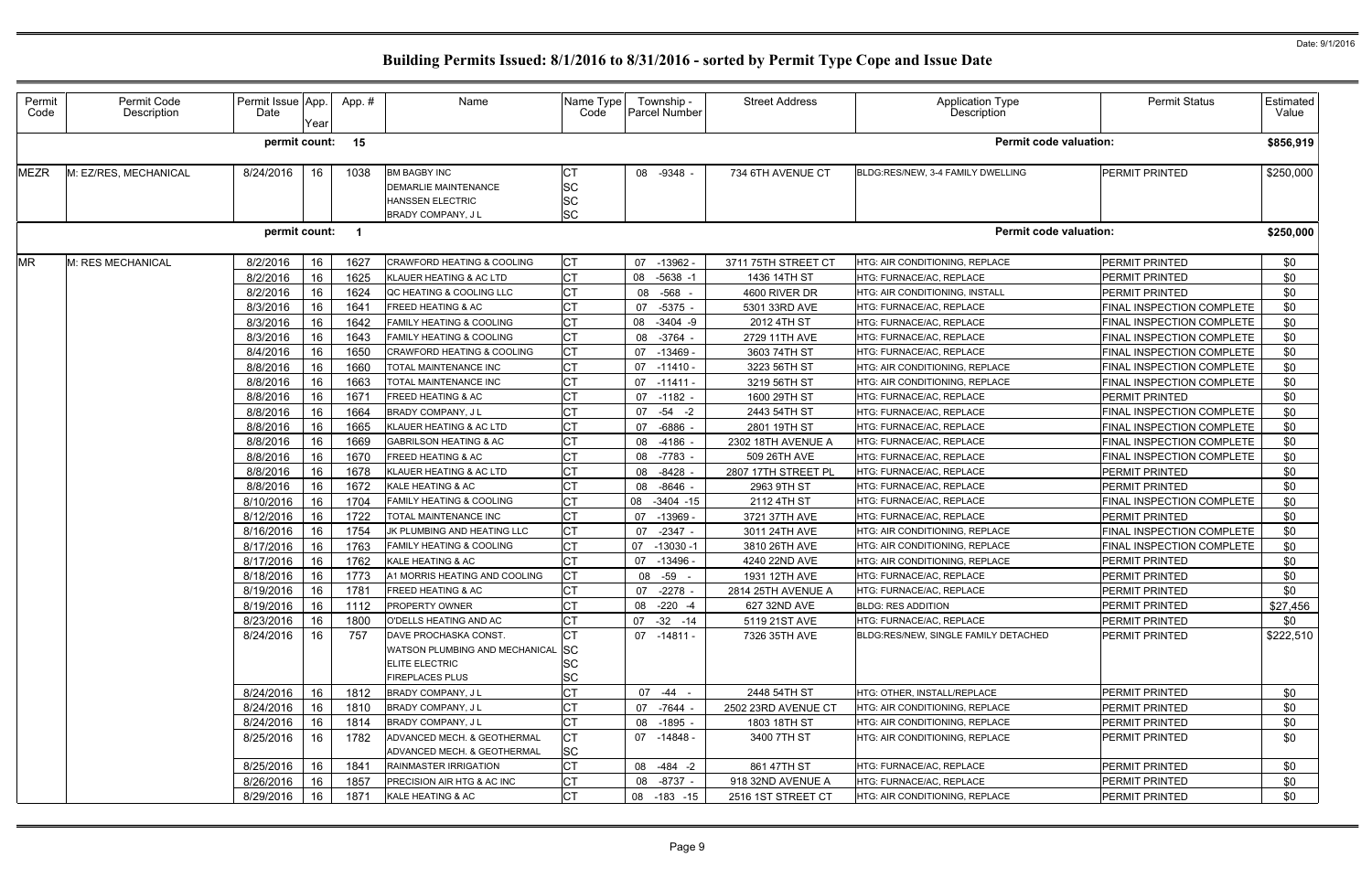| Permit<br>Code | Permit Code<br>Description             | Permit Issue App.<br>Date | Year | App.#                   | Name                                                                                                  | Name Type<br>Code     | Township -<br>Parcel Number | <b>Street Address</b> | <b>Application Type</b><br>Description | <b>Permit Status</b>      | Estimated<br>Value |
|----------------|----------------------------------------|---------------------------|------|-------------------------|-------------------------------------------------------------------------------------------------------|-----------------------|-----------------------------|-----------------------|----------------------------------------|---------------------------|--------------------|
| ΜR             | M: RES MECHANICAL                      | 8/29/2016                 | 16   | 1867                    | <b>FREED HEATING &amp; AC</b>                                                                         | <b>CT</b>             | 08 -218                     | 160 16TH AVE          | HTG: AIR CONDITIONING, REPLACE         | <b>PERMIT PRINTED</b>     | \$0                |
|                |                                        | permit count:             |      | 34                      |                                                                                                       |                       |                             |                       | <b>Permit code valuation:</b>          |                           | \$249,966          |
| PC.            | P: COML PLUMBING                       | 8/3/2016                  | 16   | 1486                    | HODGE CONSTRUCTION CO INC<br><b>LIGHTING MAINTENANCE INC</b><br><b>CRAWFORD HEATING &amp; COOLING</b> | <b>CT</b><br>SC<br>SC | 07 -14028                   | 615 VALLEY VIEW DR    | <b>BLDG: COML REMODEL</b>              | <b>PERMIT PRINTED</b>     | \$243,000          |
|                |                                        | 8/30/2016                 | 16   | 1883                    | <b>EWERT PLUMBING</b>                                                                                 | <b>CT</b>             | 08 -1197 -                  | 1702 6TH AVE          | PLBG: SEWER REPAIR                     | <b>PERMIT PRINTED</b>     | \$0                |
|                |                                        | permit count:             |      | $\overline{\mathbf{2}}$ |                                                                                                       |                       |                             |                       | <b>Permit code valuation:</b>          |                           | \$243,000          |
| PCI            | P: COML PLUMBING INVESTIGATI 8/10/2016 |                           | 16   | 1696                    | <b>ERICKSON PLUMBING</b>                                                                              | Iст                   | 08<br>$-3451 - 1$           | 700 32ND AVE          | <b>INVESTIGATION</b>                   | FINAL INSPECTION COMPLETE | \$0                |
|                |                                        | permit count:             |      | -1                      |                                                                                                       |                       |                             |                       | <b>Permit code valuation:</b>          |                           | \$0                |
| PCM6           | P: COML GAS MTR RECONCT (6)            | 8/26/2016                 | 16   | 1859                    | ERICKSON PLUMBING & HTG INC                                                                           | <b>CT</b>             | -14467 -<br>07              | 1509 46TH AVE         | HTG: GAS MTR RECONNECT AFTER 6 MONTHS  | <b>PERMIT PRINTED</b>     | \$0                |
|                |                                        | 8/29/2016                 | 16   | 1862                    | NORTHWEST MECHANICAL                                                                                  | <b>CT</b>             | 08<br>$-521$                | 190 22ND ST           | PLBG: GAS MTR RECONNECT AFTER 6 MONTHS | FINAL INSPECTION COMPLETE | \$0                |
|                |                                        | permit count:             |      | $\overline{\mathbf{2}}$ |                                                                                                       |                       |                             |                       | <b>Permit code valuation:</b>          |                           | \$0                |
| PCR6           | P: RES GAS MTR RECONCT (6 MC           | 8/10/2016                 | 16   | 1702                    | ERICKSON PLUMBING & HTG INC                                                                           | СT                    | 08<br>$-8415 - 13$          | 2323 16TH AVE         | HTG: GAS MTR RECONNECT AFTER 6 MONTHS  | FINAL INSPECTION COMPLETE | \$0                |
|                |                                        | 8/19/2016                 | 16   | 1774                    | <b>CRUZ PLUMBING</b>                                                                                  | СT                    | -58<br>08                   | 1411 26TH ST          | PLBG: GAS MTR RECONNECT AFTER 6 MONTHS | FINAL INSPECTION COMPLETE | \$0                |
|                |                                        | 8/22/2016                 | 16   | 1797                    | <b>BITLER HEATING</b>                                                                                 | CТ                    | 08 -6093 -                  | 3322 PARK 16TH ST     | HTG: GAS MTR RECONNECT AFTER 6 MONTHS  | FINAL INSPECTION COMPLETE | \$0                |
|                |                                        | 8/26/2016                 | 16   | 1853                    | WATSON PLUMBING AND MECHANICAL                                                                        |                       | $-2240 -$<br>08             | 208 13TH AVE          | PLBG: GAS MTR RECONNECT AFTER 6 MONTHS | PERMIT PRINTED            | \$0                |
|                |                                        | 8/26/2016                 | 16   | 1854                    | WATSON PLUMBING AND MECHANICAL                                                                        |                       | $-2240 -$<br>08             | 210 13TH AVE          | PLBG: GAS MTR RECONNECT AFTER 6 MONTHS | PERMIT PRINTED            | \$0                |
|                |                                        | 8/31/2016                 | 16   | 1897                    | PETERSEN PLUMBING AND HEATING                                                                         | СT                    | 08<br>$-1504$               | 833 27TH ST           | PLBG: GAS MTR RECONNECT AFTER 6 MONTHS | <b>PERMIT PRINTED</b>     | \$0                |
|                |                                        | permit count:             |      | 6                       |                                                                                                       |                       |                             |                       | <b>Permit code valuation:</b>          |                           | \$0                |
| <b>PCTY</b>    | P: IN-HOUSE PLBG REPAIRS               | 8/15/2016                 | 16   | 174 <sup>1</sup>        | NORTHWEST MECHANICAL                                                                                  | СT                    | $-13379$<br>07              | 7 WILDERNESS CT       | PLBG: IN-HOUSE REPAIRS                 | <b>PERMIT PRINTED</b>     | \$0                |
|                |                                        | 8/22/2016                 | 16   | 1793                    | NORTHWEST MECHANICAL                                                                                  |                       | $-1065 -$<br>07             | 1833 30TH ST          | PLBG: IN-HOUSE REPAIRS                 | PERMIT PRINTED            | \$0                |
|                |                                        | 8/22/2016                 | 16   | 1792                    | JK PLUMBING & HEATING                                                                                 |                       | 08<br>$-91$<br>-1           | 2104 18TH AVE         | PLBG: IN-HOUSE REPAIRS                 | PERMIT PRINTED            | \$0                |
|                |                                        | 8/31/2016                 | 16   | 1904                    | <b>BAGBY PLUMBING SERVICE</b>                                                                         | <b>CT</b>             | 07<br>-1065 -               | 1833 30TH ST          | PLBG: IN-HOUSE REPAIRS                 | PERMIT PRINTED            | \$0                |
|                |                                        | permit count:             |      | -4                      |                                                                                                       |                       |                             |                       | <b>Permit code valuation:</b>          |                           | \$0                |
| PCWH           | P: COML WATER HEATER                   | 8/3/2016                  | 16   | 1640                    | <b>BLONDELL PLUMBING SERVICES</b>                                                                     | <b>CT</b>             | 07 -14400 -                 | 2950 38TH AVE         | PLBG: WATER HEATER                     | <b>PERMIT PRINTED</b>     | \$0                |
|                |                                        | permit count:             |      | $\blacksquare$          |                                                                                                       |                       |                             |                       | <b>Permit code valuation:</b>          |                           | \$0                |
| <b>PCWS</b>    | P: CITY WATER/SEWER                    | 8/15/2016                 | 16   | 1726                    | <b>BLONDELL PLUMBING SERVICES</b>                                                                     | <b>CT</b>             | 08<br>-5919 -               | 716 4TH AVE           | PLBG: WATER/SEWER MAIN                 | PERMIT PRINTED            | \$0                |
|                |                                        | 8/15/2016                 | 16   | 1727                    | <b>BLONDELL PLUMBING SERVICES</b>                                                                     | СT                    | $-5920 -$<br>08             | 407 8TH ST            | PLBG: WATER/SEWER MAIN                 | PERMIT PRINTED            | \$0                |
|                |                                        | 8/15/2016                 | 16   | 1728                    | BLONDELL PLUMBING SERVICES                                                                            | СT                    | 08 -5921 -                  | 411 8TH ST            | PLBG: WATER/SEWER MAIN                 | PERMIT PRINTED            | \$0                |
|                |                                        | 8/15/2016                 | 16   | 1729                    | <b>BLONDELL PLUMBING SERVICES</b>                                                                     | СT                    | $-5922 -$<br>08             | 413 8TH ST            | PLBG: WATER/SEWER MAIN                 | PERMIT PRINTED            | \$0                |
|                |                                        | 8/15/2016                 | 16   | 1730                    | <b>BLONDELL PLUMBING SERVICES</b>                                                                     | СT                    | 08<br>-5923 -               | 415 8TH ST            | PLBG: WATER/SEWER MAIN                 | PERMIT PRINTED            | \$0                |
|                |                                        | 8/15/2016                 | 16   | 1731                    | <b>BLONDELL PLUMBING SERVICES</b>                                                                     | СT                    | $-5924 -$<br>08             | 419 8TH ST            | PLBG: WATER/SEWER MAIN                 | <b>PERMIT PRINTED</b>     | \$0                |
|                |                                        | 8/15/2016                 | 16   | 1732                    | BLONDELL PLUMBING SERVICES                                                                            | СT                    | -5925 -<br>08               | 423 8TH ST            | PLBG: WATER/SEWER MAIN                 | PERMIT PRINTED            | \$0                |
|                |                                        | 8/15/2016                 | 16   | 1733                    | <b>BLONDELL PLUMBING SERVICES</b>                                                                     | <b>CT</b>             | -5926 -<br>08               | 427 8TH ST            | PLBG: WATER/SEWER MAIN                 | PERMIT PRINTED            | \$0                |
|                |                                        | 8/15/2016                 | 16   | 1734                    | <b>BLONDELL PLUMBING SERVICES</b>                                                                     | СT                    | $-5927 -$<br>08             | 435 8TH ST            | PLBG: WATER/SEWER MAIN                 | PERMIT PRINTED            | \$0                |
|                |                                        | 8/25/2016                 | 16   | 1836                    | <b>BLONDELL PLUMBING SERVICES</b>                                                                     | СT                    | $-5934 -$<br>08             | 406 7TH ST            | PLBG: WATER SERVICE REPLACEMENT        | <b>PERMIT PRINTED</b>     | \$0                |
|                |                                        | 8/25/2016                 | 16   | 1825                    | <b>BLONDELL PLUMBING SERVICES</b>                                                                     | СT                    | 08 -7834 -                  | 1808 14TH ST          | PLBG: WATER SERVICE REPLACEMENT        | PERMIT PRINTED            | \$0                |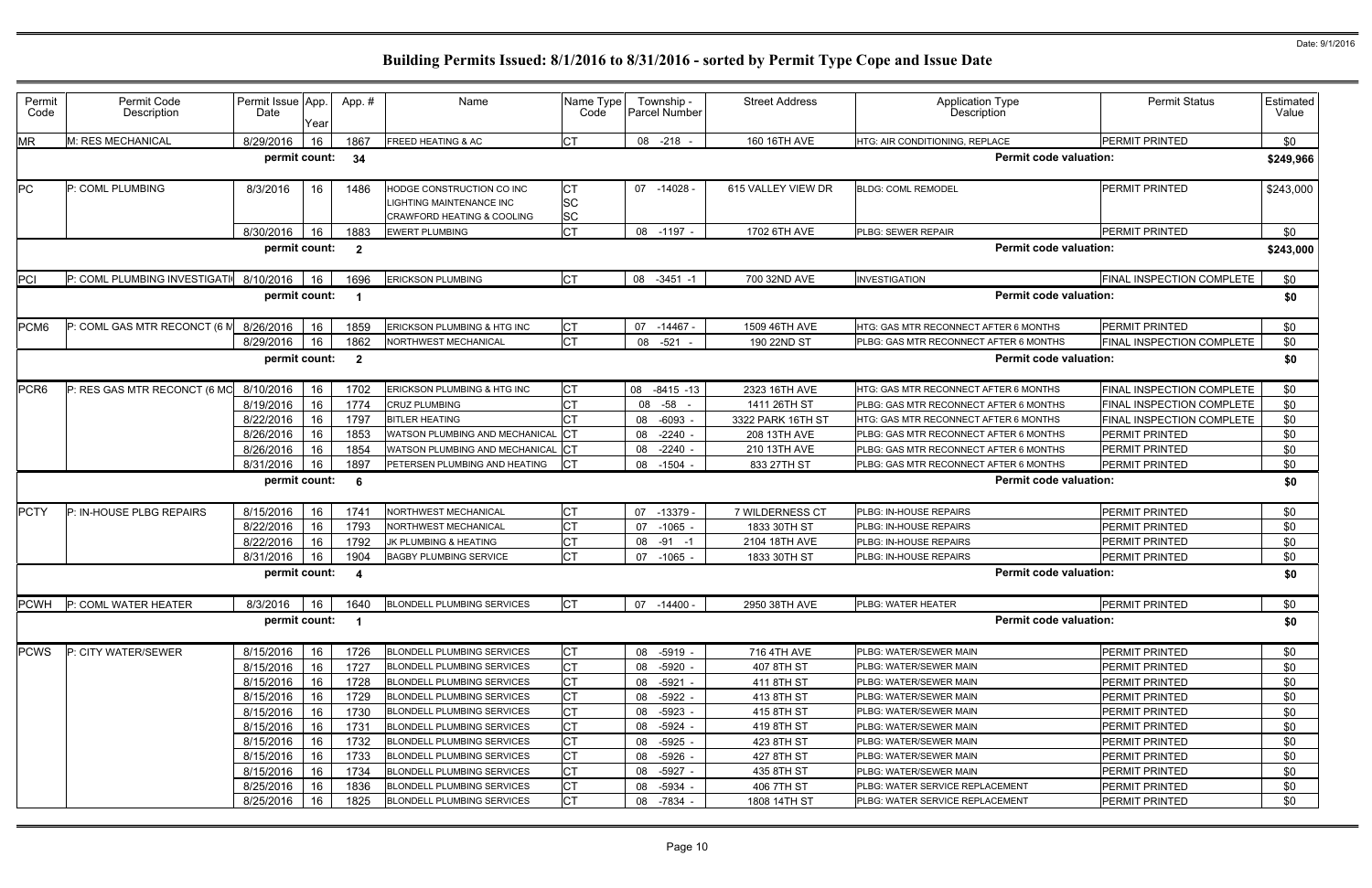| Permit<br>Code | Permit Code<br>Description  | Permit Issue App.<br>Date | Year | App.#                   | Name                                                                                                | Name Type<br>Code                         |    | Township -<br>Parcel Number | <b>Street Address</b> | <b>Application Type</b><br>Description | <b>Permit Status</b>             | Estimated<br>Value |
|----------------|-----------------------------|---------------------------|------|-------------------------|-----------------------------------------------------------------------------------------------------|-------------------------------------------|----|-----------------------------|-----------------------|----------------------------------------|----------------------------------|--------------------|
| <b>PCWS</b>    | P: CITY WATER/SEWER         | 8/25/2016                 | 16   | 1826                    | <b>BLONDELL PLUMBING SERVICES</b>                                                                   | <b>CT</b>                                 |    | 08 -7835 -                  | 1812 14TH ST          | PLBG: WATER SERVICE REPLACEMENT        | PERMIT PRINTED                   | \$0                |
|                |                             | 8/25/2016                 | 16   | 1828                    | <b>BLONDELL PLUMBING SERVICES</b>                                                                   | <b>CT</b>                                 | 08 | $-7836$                     | 1816 14TH ST          | PLBG: WATER SERVICE REPLACEMENT        | <b>PERMIT PRINTED</b>            | \$0                |
|                |                             | 8/25/2016                 | 16   | 1829                    | <b>BLONDELL PLUMBING SERVICES</b>                                                                   | <b>CT</b>                                 |    | 08 -7837 -                  | 1818 14TH ST          | PLBG: WATER SERVICE REPLACEMENT        | <b>PERMIT PRINTED</b>            | \$0                |
|                |                             | 8/25/2016                 | 16   | 1830                    | <b>BLONDELL PLUMBING SERVICES</b>                                                                   | <b>CT</b>                                 |    | 08 -7838                    | 1832 14TH ST          | PLBG: WATER SERVICE REPLACEMENT        | <b>PERMIT PRINTED</b>            | \$0                |
|                |                             | 8/25/2016                 | 16   | 1831                    | <b>BLONDELL PLUMBING SERVICES</b>                                                                   | <b>CT</b>                                 |    | 08 -7839                    | 1834 14TH ST          | PLBG: WATER SERVICE REPLACEMENT        | <b>PERMIT PRINTED</b>            | \$0                |
|                |                             | 8/25/2016                 | 16   | 1833                    | <b>BLONDELL PLUMBING SERVICES</b>                                                                   | <b>CT</b>                                 | 08 | $-7840$                     | 1836 14TH ST          | PLBG: WATER SERVICE REPLACEMENT        | <b>PERMIT PRINTED</b>            | \$0                |
|                |                             | 8/25/2016                 | 16   | 1834                    | <b>BLONDELL PLUMBING SERVICES</b>                                                                   | <b>CT</b>                                 |    | 08 -7841 -                  | 1840 14TH ST          | PLBG: WATER SERVICE REPLACEMENT        | PERMIT PRINTED                   | \$0                |
|                |                             | 8/25/2016                 | 16   | 1835                    | <b>BLONDELL PLUMBING SERVICES</b>                                                                   | <b>CT</b>                                 |    | 08 -7842 -                  | 1844 14TH ST          | PLBG: WATER SERVICE REPLACEMENT        | <b>PERMIT PRINTED</b>            | \$0                |
|                |                             | 8/25/2016                 | 16   | 1817                    | <b>BLONDELL PLUMBING SERVICES</b>                                                                   | <b>CT</b>                                 | 08 | -7845 -                     | 1809 14TH ST          | PLBG: WATER SERVICE REPLACEMENT        | <b>PERMIT PRINTED</b>            | \$0                |
|                |                             | 8/25/2016                 | 16   | 1819                    | <b>BLONDELL PLUMBING SERVICES</b>                                                                   | <b>CT</b>                                 | 08 | $-7846$ .                   | 1815 14TH ST          | PLBG: WATER SERVICE REPLACEMENT        | <b>PERMIT PRINTED</b>            | \$0                |
|                |                             | 8/25/2016                 | 16   | 1820                    | <b>BLONDELL PLUMBING SERVICES</b>                                                                   | <b>CT</b>                                 | 08 | -7847 -                     | 1819 14TH ST          | PLBG: WATER SERVICE REPLACEMENT        | <b>PERMIT PRINTED</b>            | \$0                |
|                |                             | 8/25/2016                 | 16   | 1821                    | <b>BLONDELL PLUMBING SERVICES</b>                                                                   | IСТ                                       |    | 08 -7848                    | 1823 14TH ST          | PLBG: WATER SERVICE REPLACEMENT        | PERMIT PRINTED                   | \$0                |
|                |                             | 8/25/2016                 | 16   | 1822                    | <b>BLONDELL PLUMBING SERVICES</b>                                                                   | <b>CT</b>                                 | 08 | -7849                       | 1827 14TH ST          | PLBG: WATER SERVICE REPLACEMENT        | <b>PERMIT PRINTED</b>            | \$0                |
|                |                             | 8/25/2016                 | 16   | 1823                    | <b>BLONDELL PLUMBING SERVICES</b>                                                                   | <b>CT</b>                                 | 08 | -7850                       | 1831 14TH ST          | PLBG: WATER SERVICE REPLACEMENT        | PERMIT PRINTED                   | \$0                |
|                |                             | 8/25/2016                 | 16   | 1824                    | <b>BLONDELL PLUMBING SERVICES</b>                                                                   | <b>CT</b>                                 | 08 | $-7851$                     | 1843 14TH ST          | PLBG: WATER SERVICE REPLACEMENT        | <b>PERMIT PRINTED</b>            | \$0                |
|                |                             | permit count:             |      | 26                      |                                                                                                     |                                           |    |                             |                       | <b>Permit code valuation:</b>          |                                  | \$0                |
| PDR            | P: RES DISCONNECT SWR/WTR S | 8/24/2016                 | 16   | 1753                    | VALLEY CONSTRUCTION COMPANY                                                                         | <b>ICT</b>                                |    | 08 -2850                    | 2028 5TH AVE          | <b>WRECK: 1 FAMILY HOUSE</b>           | <b>PERMIT PRINTED</b>            | \$0                |
|                |                             | permit count:             |      |                         |                                                                                                     |                                           |    |                             |                       | <b>Permit code valuation:</b>          |                                  | \$0                |
| PEZC           | P: EZ/COML, PLUMBING        | 8/17/2016                 | 16   | 1760                    | <b>ENNY DESANTIAGO PLUMBING</b>                                                                     | <b>CT</b>                                 |    | 07 -347 -1                  | 4500 16TH ST          | PLBG: INSTALLATION, COMMERCIAL         | <b>PERMIT PRINTED</b>            | \$0                |
|                |                             | permit count:             |      | $\overline{\mathbf{1}}$ |                                                                                                     |                                           |    |                             |                       | <b>Permit code valuation:</b>          |                                  | \$0                |
| <b>PGR</b>     | P: RES GAS PIPING           | 8/8/2016                  | 16   | 1676                    | TOTAL MAINTENANCE INC                                                                               | <b>CT</b>                                 |    | 08 -7543 -                  | 2134 15TH STREET A    | <b>PLBG: GAS PIPING</b>                | <b>PERMIT PRINTED</b>            | \$0                |
|                |                             | 8/10/2016                 | 16   | 1703                    | CRAWFORD COMPANY                                                                                    | <b>CT</b>                                 | 08 | $-1848$                     | 1640 20TH AVE         | PLBG: GAS PIPING                       | FINAL INSPECTION COMPLETE        | \$0                |
|                |                             | 8/17/2016                 | 16   | 1761                    | <b>EWERT PLUMBING</b>                                                                               | IСТ                                       | 08 | -8986                       | 2520 2ND ST           | PLBG: GAS PIPING                       | FINAL INSPECTION COMPLETE        | \$0                |
|                |                             | permit count:             |      | - 3                     |                                                                                                     |                                           |    |                             |                       | <b>Permit code valuation:</b>          |                                  | \$0                |
| <b>PR</b>      | P: RES PLUMBING             | 8/8/2016                  | 16   | 1224                    | DAXON CONSTRUCTION INC.<br>PETERSEN PLUMBING AND HEATING<br>TRI-CITY ELECTRIC COMPANY               | СT<br><b>SC</b><br><b>SC</b>              |    | 08 -4649                    | 610 45TH ST           | <b>BLDG: RES MAINTENANCE/REPAIR</b>    | <b>PERMIT PRINTED</b>            | \$94,762           |
|                |                             | 8/9/2016                  | 16   | 1689                    | <b>BAGBY PLUMBING SERVICE</b>                                                                       | <b>CT</b>                                 | 08 | $-5638 - 1$                 | 1436 14TH ST          | PLBG: INSTALLATION, RESIDENTIAL        | <b>PERMIT PRINTED</b>            | \$0                |
|                |                             | 8/10/2016                 | 16   | 1694                    | A+ PLUMBING                                                                                         | <b>CT</b>                                 |    | 08 -3099 -A                 | 1956 11TH AVENUE CT   | <b>PLBG: INSTALLATION, RESIDENTIAL</b> | <b>PERMIT PRINTED</b>            | \$0                |
|                |                             | 8/19/2016                 | 16   | 1143                    | PROPERTY OWNER                                                                                      | <b>CT</b>                                 | 07 | $-13304 -$                  | 3601 33RD AVE         | <b>BLDG: RES ADDITION</b>              | PERMIT PRINTED                   | \$64,098           |
|                |                             | 8/24/2016                 | 16   | 368                     | <b>BLAZE RESTORATION INC</b><br>AMERICAN ELECTRIC INC<br><b>GABRILSON HEATING &amp; AC</b><br>WIRTH | СT<br><b>SC</b><br><b>SC</b><br><b>SC</b> |    | 08 -7375 -                  | 522 23RD AVE          | <b>BLDG: RES MAINTENANCE/REPAIR</b>    | <b>PERMIT PRINTED</b>            | \$35,000           |
|                |                             | 8/29/2016                 | 16   | 1752                    | WERNER RESTORATION SVCS INC<br>AMERICAN ELECTRIC INC<br>HOMETOWN PLUMBING AND HEATING               | <b>CT</b><br><b>SC</b><br><b>SC</b>       |    | 07 -9011 -                  | 3740 19TH AVE         | <b>BLDG: RES MAINTENANCE/REPAIR</b>    | <b>PERMIT PRINTED</b>            | \$143,190          |
|                |                             | 8/29/2016                 | 16   | 1863                    | TAPPENDORF PLUMBING AND HEATIN                                                                      | $ _{\rm CT}$                              |    | 08 -2362 -                  | 421 18TH AVE          | PLBG: INSTALLATION, RESIDENTIAL        | <b>FINAL INSPECTION COMPLETE</b> | \$0                |
|                |                             | permit count:             |      | $\overline{7}$          |                                                                                                     |                                           |    |                             |                       | <b>Permit code valuation:</b>          |                                  | \$337,050          |
| <b>PRWH</b>    | P: RES WATER HEATER         | 8/3/2016                  | 16   | 1639                    | <b>BLONDELL PLUMBING SERVICES</b>                                                                   | <b>CT</b>                                 |    | 07 -13330 -                 | 2 WILDWOOD DR         | <b>PLBG: WATER HEATER</b>              | PERMIT PRINTED                   | \$0                |